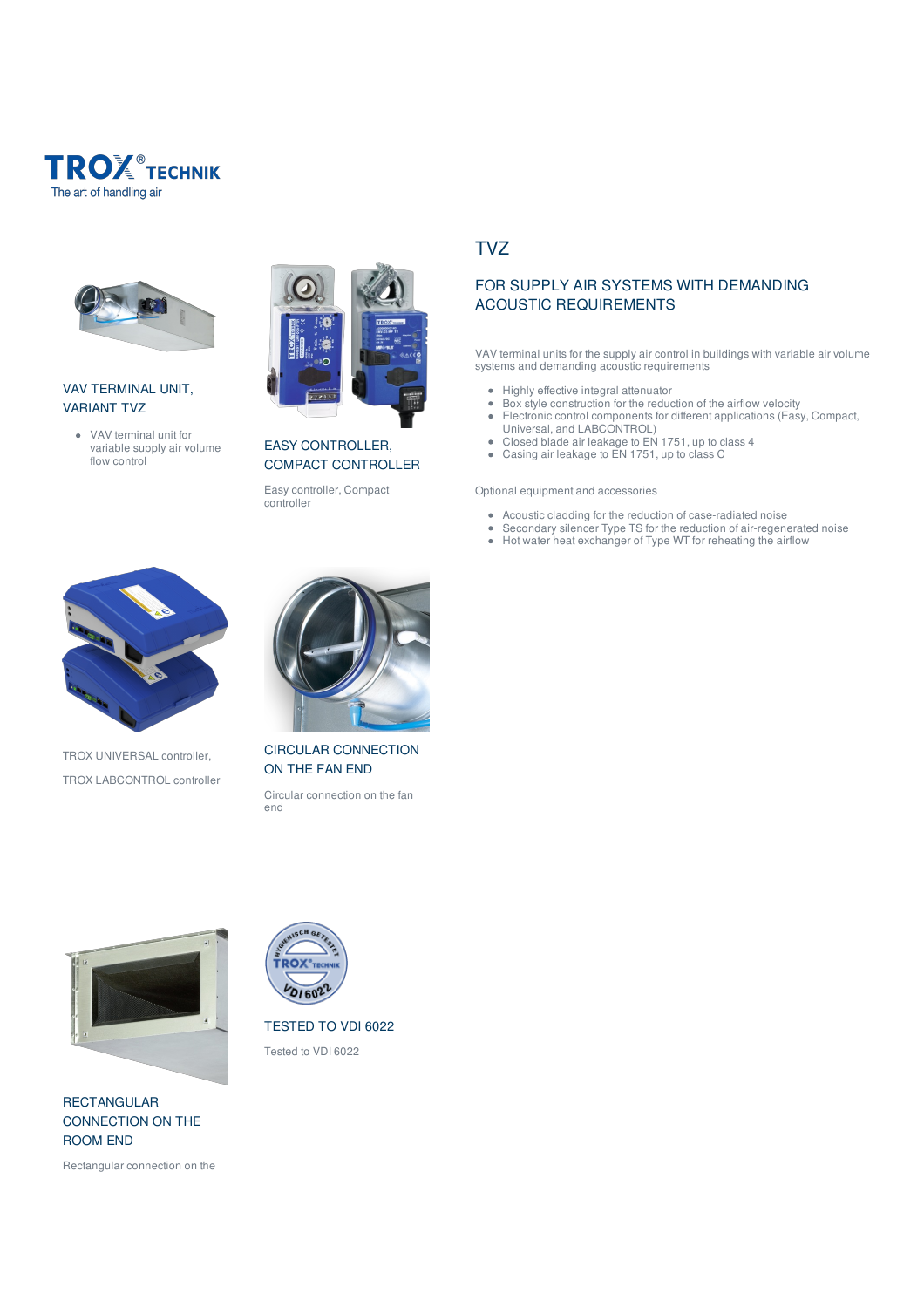## General information

#### **Application**

- Rectangular VAV terminal units for use in ventilation and air conditioning systems
- $\bullet$ For controlling, restricting or shutting off the supply air flow in systems with high acoustic requirements
- Integral attenuator
- Closed-loop volume flow control using an external power supply  $\bullet$
- For variable or constant volume flow systems
- Shut-off by means of switching (by others)  $\bullet$
- Can also be used for duct or room pressure control with suitable control components

#### **Special features**

- Integral attenuator with at least 26 dB insertion loss at 250 Hz
- Hygiene tested and certified
- Factory set-up or programming and aerodynamic function testing
- Parameters can also later be set on the control component; additional adjustment device may be necessary
- Inspection access according to VDI 6022

## **Nominal sizes**

 $\bullet$  125, 160, 200, 250, 315, 400

#### Variants

- TVZ: Supply air unit
- $\bullet$ TVZ-D: Supply air unit with acoustic cladding
- $\bullet$ Units with acoustic cladding and/or secondary silencer Type TS for very demanding acoustic requirements
- Acoustic cladding cannot be retrofitted

#### **Parts and characteristics**

- Ready-to-commission unit which consists of mechanical parts and control components.
- $\ddot{\phantom{a}}$ Averaging effective pressure sensor for volume flow rate measurement
- $\ddot{\phantom{1}}$ Damper blade
- $\bullet$ Integral attenuator
- Inspection access  $\bullet$
- $\bullet$ Factory assembled control components complete with wiring and tubing
- $\hat{\bullet}$ Aerodynamic functional testing on a special test rig before shipping of each unit
- Set-up data is given on a label or volume flow rate scale affixed to the unit  $\bullet$
- $\bullet$  High control accuracy (even with upstream bend R = 1D)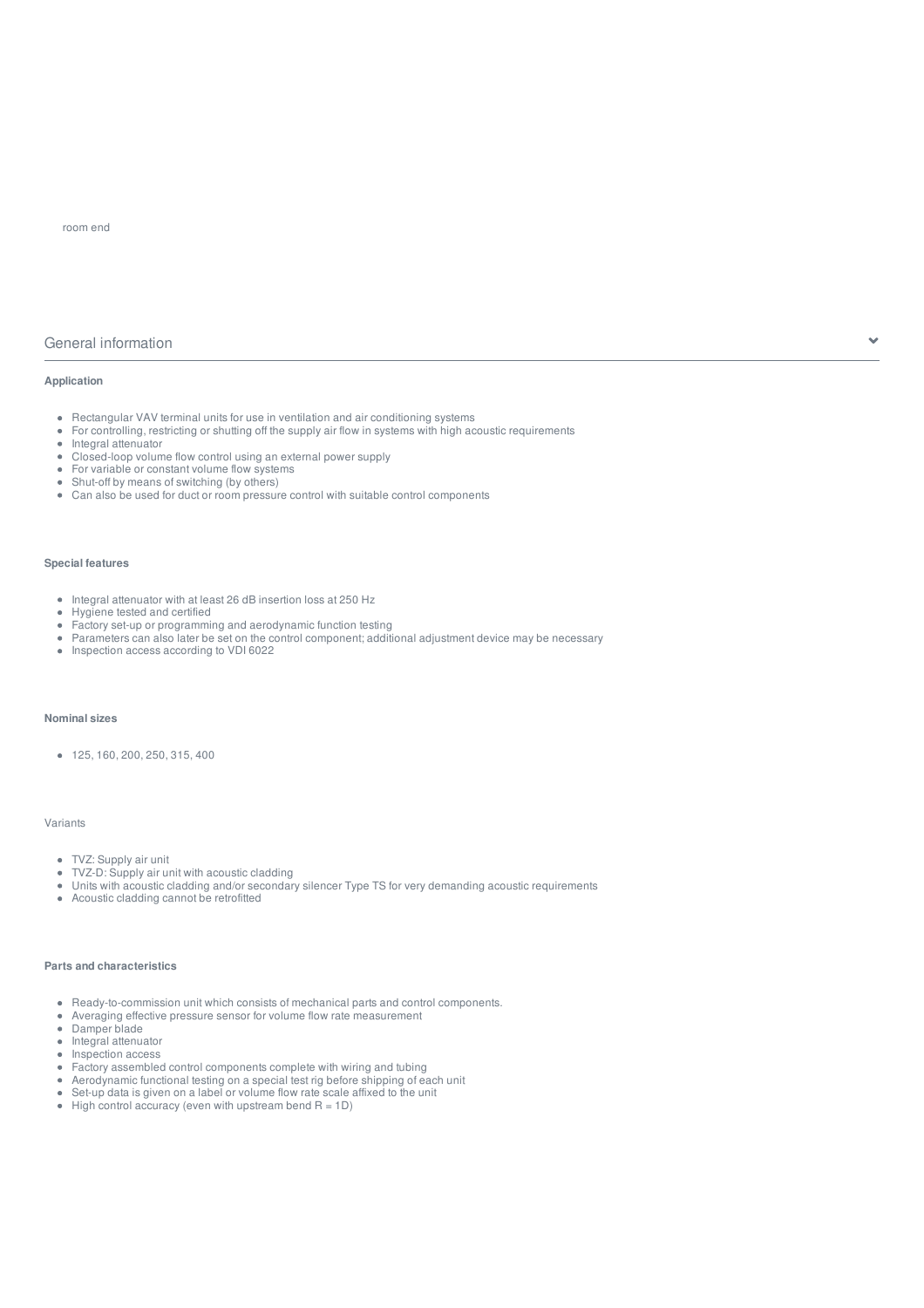#### **Attachments**

- EASY controller: Compact unit consisting of controller with potentiometers, effective pressure transducer and actuator
- Compact controller: Compact unit consisting of controller with potentiometers, effective pressure transducer and actuator
- Universal controller: Controller, effective pressure transducer and actuators for special applications
- LABCONTROL: Control components for air management systems

#### **Accessories**

Double lip seal (factory fitted)

#### **Useful additions**

- Secondary silencer Type TS
- Heat exchanger Type WT

#### **Construction features**

- Rectangular casing
- Spigot on the fan end suitable for circular ducts to EN 1506 or EN 13180  $\bullet$
- Spigot with groove for double lip seal  $\bullet$
- Connection on the room end suitable for ducts
- Baffle plate, downstream of the damper blade, for achieving the best possible acoustic and aerodynamic performance
- Position of the damper blade indicated externally at shaft extension
- Thermal and acoustic insulation (lining)

#### **Materials and surfaces**

- Casing and damper blade made of galvanised sheet steel
- $\ddot{\phantom{a}}$ Damper blade seal made of TPE plastic
- Lining is mineral wool
- $\sim$ Effective pressure sensor made of aluminium
- Plastic plain bearings
- Shaft and linkage: Galvanised steel

#### Variant with acoustic cladding (-D)

- Acoustic cladding made of galvanised sheet steel
- $\bullet$  Lining is mineral wool
- Rubber elements for the insulation of structure-borne noise

#### Mineral wool

- To EN 13501, fire rating Class A1, non-combustible
- RAL quality mark RAL-GZ 388
- Non-hazardous to health thanks to being highly biosoluble in accordance with the Ordinance on Hazardous Substances and Note Q of the European Directive (EC) No. 1272/2008
- Faced with glass fibre fabric as a protection against erosion from airflow velocities of up to 20 m/s
- Inert to fungal and bacterial growth

**Standards and guidelines**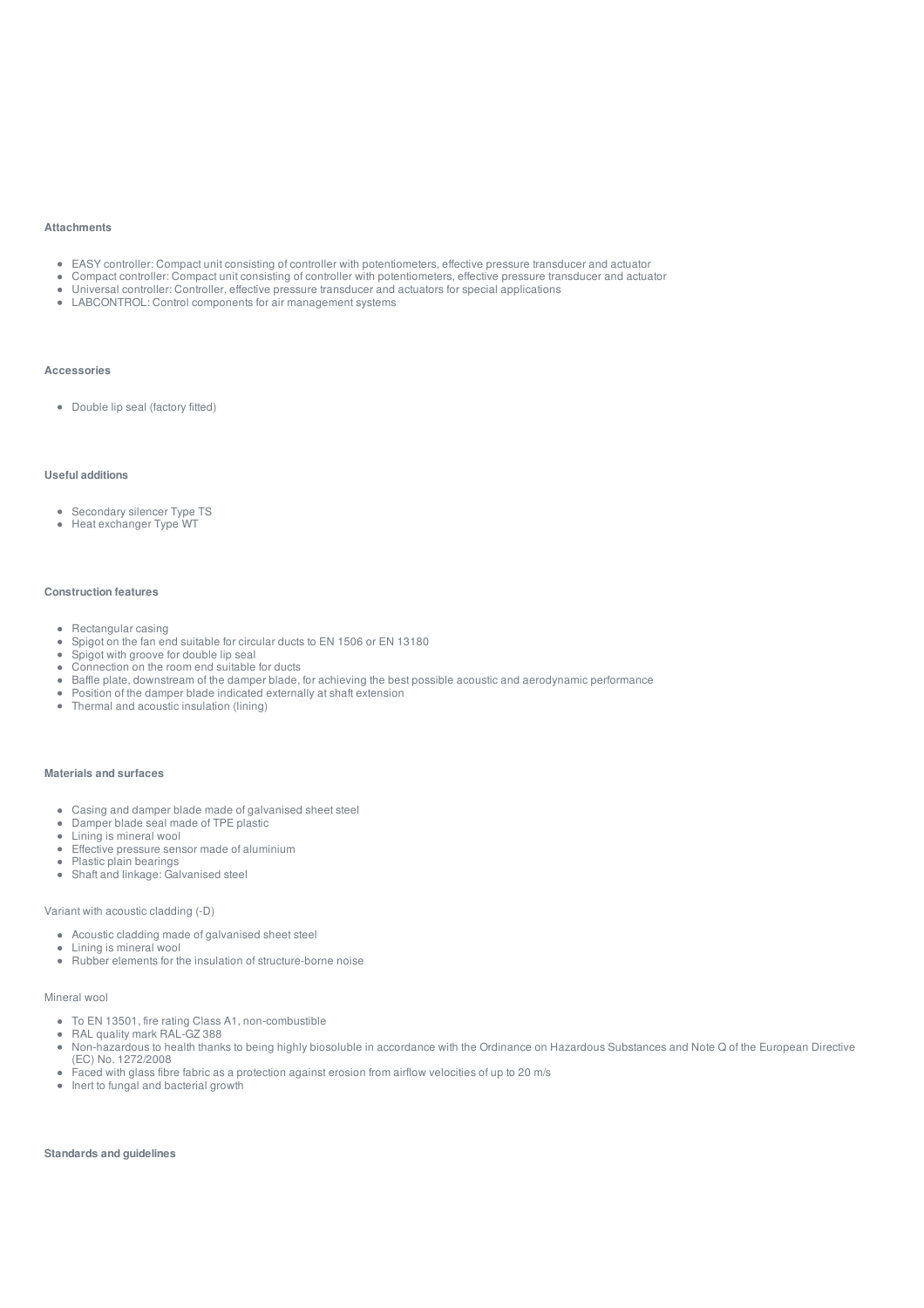Fulfils the hygiene requirements of

- EN 16798, Part 3
- VDI 6022, Sheet 1
- DIN 1946, Part 4
- Further standards, guidelines in accordance with hygiene certificate

Casing leakage:

Nominal sizes 125 – 200

EN 1751, Class C Nominal sizes 250 – 400

EN 1751, Class B Closed blade air leakage:

Nominal sizes 125 – 160

EN 1751, Class 3

Meets the general requirements of DIN 1946, Part 4, with regard to the acceptable closed damper blade air leakage Nominal sizes 200 – 400

EN 1751, Class 4

Meets the increased requirements of DIN 1946, Part 4, with regard to the acceptable closed blade air leakage

#### **Maintenance**

Maintenance-free as construction and materials are not subject to wear

# TECHNICAL INFORMATION

Function, Technical data, Quick sizing, Specification text, Order code, Related Products

The VAV terminal unit is fitted with an effective pressure sensor for measuring the volume flow rate.

The control components (attachments) include an effective pressure transducer that transforms the effective pressure into an electric signal, a controller, and an actuator; the control functions can be achieved with an Easy controller or with a Compact controller or with individual components (Universal or LABCONTROL).

For most applications, the setpoint value comes from a room temperature controller.

The controller compares the actual value with the setpoint value and alters the control signal of the actuator if there is a difference between the two values.

An integral attenuator reduces the noise that is created by the restriction of the airflow.

The airflow velocity at the room end is, due to the larger rectangular cross section, about half the velocity in the circular duct.

Schematic illustration of the TVZ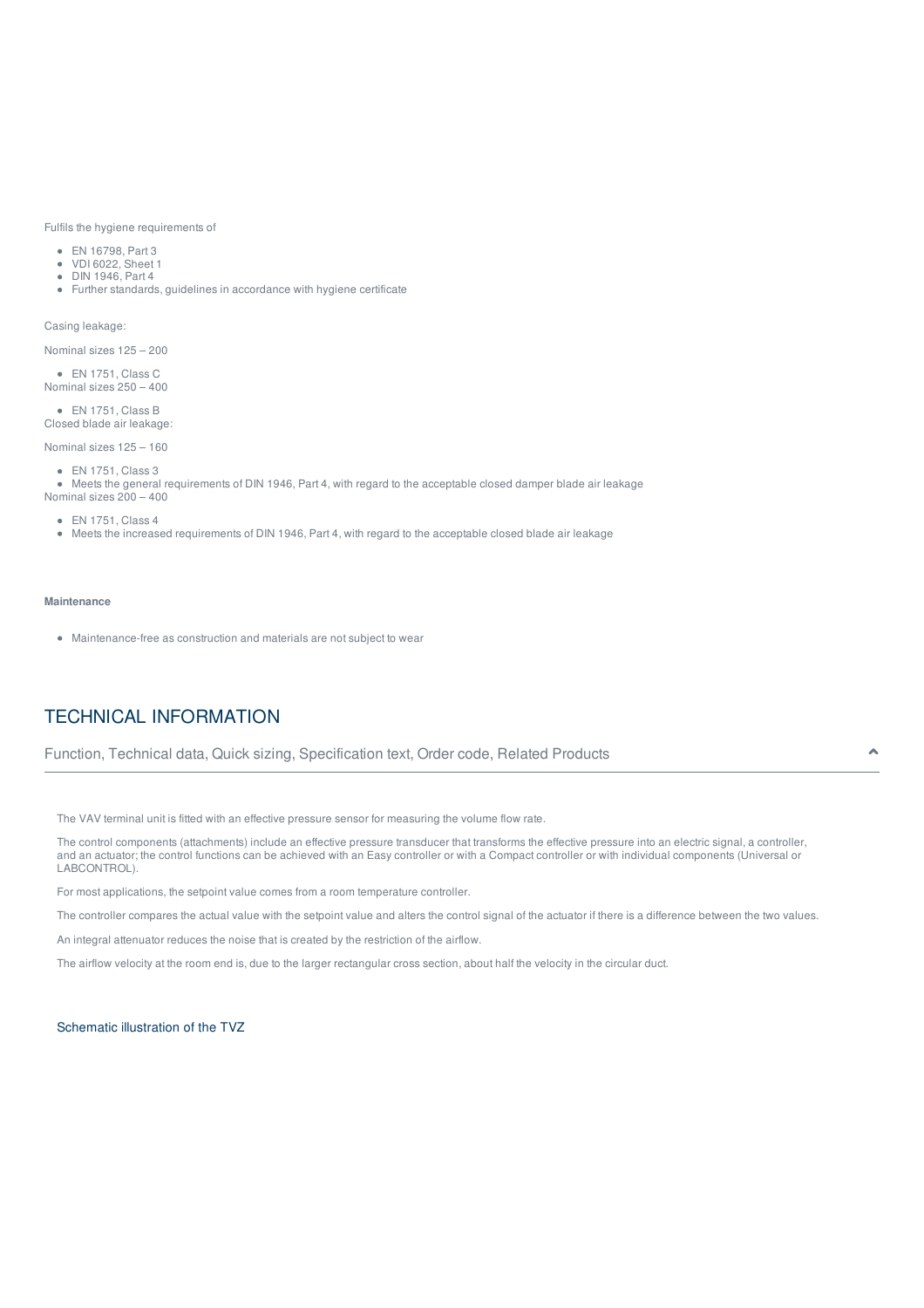

- ① Effective pressure sensor
- ② Double lip seal
- ③ Inspection access
- ④ Damper blade
- ⑤ Integral attenuator
- ⑥ Control components, e.g. an Easy controller

| Nominal sizes                                                         | $125 - 400$ mm                                         |
|-----------------------------------------------------------------------|--------------------------------------------------------|
| Volume flow rate range                                                | $14 - 2007$ <i>Vs or</i> $50 - 7228$ m <sup>3</sup> /h |
| Volume flow rate control range (unit with dynamic effective pressure) | Approx. 10 - 100 % of the nominal volume flow          |
| measurement)                                                          | rate                                                   |
| Minimum differential pressure                                         | Up to 123 Pa (without secondary silencer)              |
| Maximum differential pressure                                         | 1000 Pa                                                |
| Operating temperature                                                 | 10 to 50 °C                                            |

Quick sizing tables provide a good overview of the minimum differential pressures, the volume flow rate accuracy and the room sound pressure levels that can be expected. Intermediate values may be achieved by interpolation.

The sound power levels for calculating the sound pressure levels were measured in the TROX laboratory according to DIN EN ISO 5135 - see "Basic information and nomenclature".

Precise results and spectral data for all control components can be calculated with our Easy Product Finder design program. The first selection criteria for the nominal size are the actual volume flow rates q<sub>vmin</sub> and q<sub>vmax</sub>.

#### **Volume flow rate ranges and minimum differential pressure values**

The minimum differential pressure of VAV terminal units is an important factor in designing the ductwork and in rating the fan including speed control. It must be ensured that for all operating conditions and for all terminal units a sufficient pressure differential is applied to each controller (Δ<sub>pstat,min</sub>). The measurement points for fan speed control must be selected accordingly. The volume flow rates given for VAV terminal units depend on the nominal size and on the control component (attachment) that is installed.

#### **Volume flow rate ranges and minimum differential pressure values**

Control component for dynamic pressure measurements – Easy (potentiometers)

**Attachment: Easy**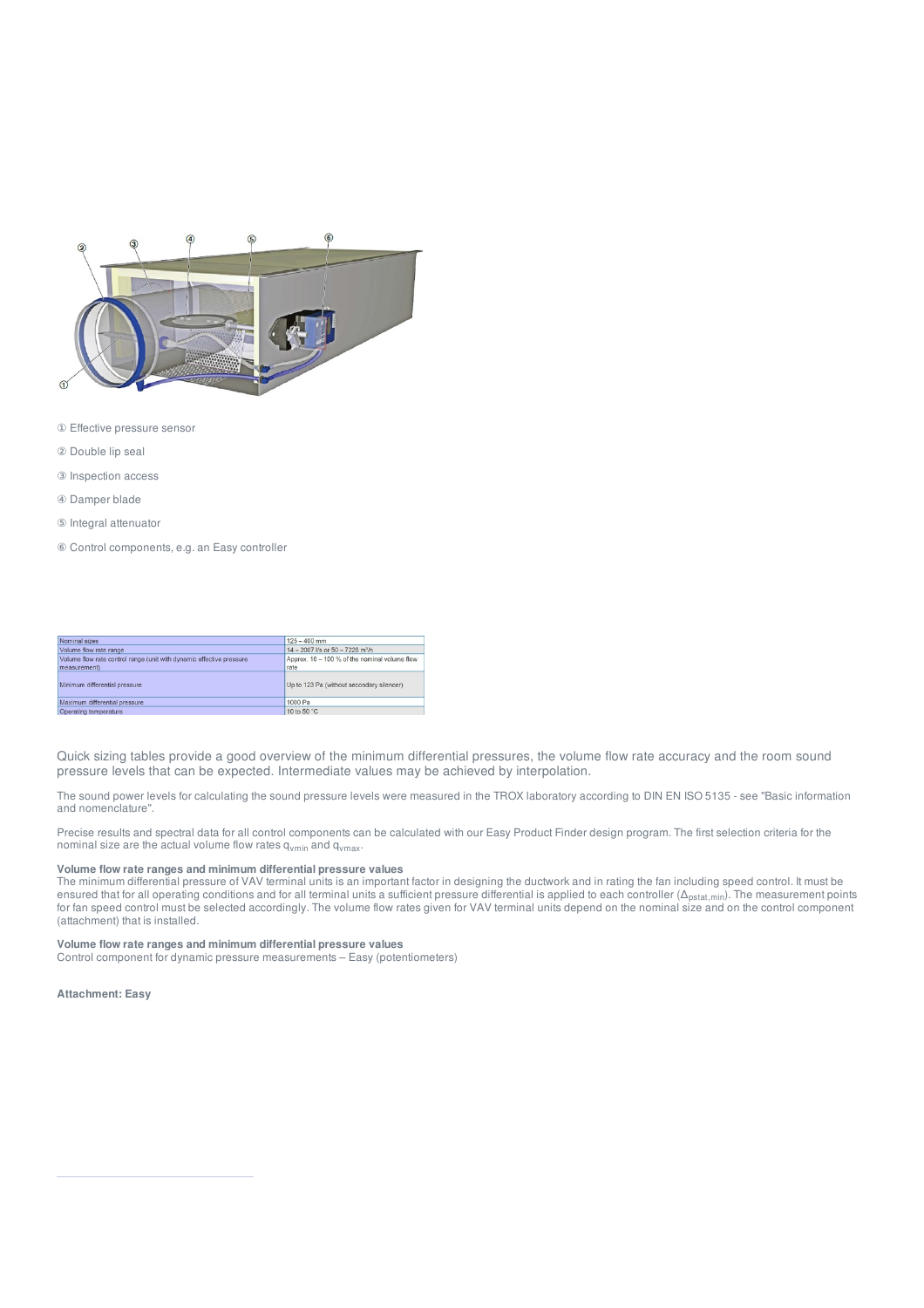|     |      | NS qv [l/s] qv [m3/h] |              | Δpstmin [Pa]            | $\Delta qV$ [ $\pm\%$ ] |  |  |
|-----|------|-----------------------|--------------|-------------------------|-------------------------|--|--|
|     |      |                       | (1)          | 0                       |                         |  |  |
| 125 | 14   | 50                    | $\mathbf{1}$ | $\overline{c}$          | 20                      |  |  |
| 125 | 56   | 201                   | 13           | 18                      | 9                       |  |  |
| 125 | 98   | 353                   | 39           | 55                      | $\overline{7}$          |  |  |
| 125 | 140  | 504                   | 79           | 111                     | 5                       |  |  |
| 160 | 24   | 83                    | $\mathbf{1}$ | $\overline{\mathbf{c}}$ | 19                      |  |  |
| 160 | 94   | 339                   | 12           | 18                      | 9                       |  |  |
| 160 | 165  | 595                   | 35           | 53                      | 6                       |  |  |
| 160 | 236  | 851                   | 72           | 109                     | 5                       |  |  |
| 200 | 37   | 133                   | $\mathbf{1}$ | $\overline{c}$          | 19                      |  |  |
| 200 | 150  | 540                   | 11           | 22                      | 9                       |  |  |
| 200 | 263  | 948                   | 34           | 65                      | 6                       |  |  |
| 200 | 376  | 1355                  | 70           | 133                     | 5                       |  |  |
| 250 | 58   | 208                   | $\mathbf{1}$ | $\overline{c}$          | 19                      |  |  |
| 250 | 236  | 848                   | 12           | 24                      | 9                       |  |  |
| 250 | 413  | 1488                  | 37           | 72                      | 6                       |  |  |
| 250 | 591  | 2128                  | 74           | 146                     | 5                       |  |  |
| 315 | 96   | 344                   | $\uparrow$   | $\overline{c}$          | 19                      |  |  |
| 315 | 390  | 1405                  | 12           | 20                      | 9                       |  |  |
| 315 | 685  | 2467                  | 36           | 59                      | 6                       |  |  |
| 315 | 980  | 3528                  | 73           | 121                     | 5                       |  |  |
| 400 | 157  | 563                   | $\mathbf{1}$ | $\mathbf{1}$            | 19                      |  |  |
| 400 | 638  | 2298                  | 12           | 17                      | 9                       |  |  |
| 400 | 1120 | 4033                  | 36           | 51                      | 6                       |  |  |
| 400 | 1602 | 5768                  | 73           | 104                     | 5                       |  |  |

Basic unit

Basic unit with secondary silencer TS

**Volume flow rate ranges and minimum differential pressure values** Control component dynamic measurement principle –  $\mathsf{q}_\mathsf{v}$  Extended

**Attachments: BC0, BL0 \*\*, BM0, BM0-J6**

|           |      |                         | Δpstmin        | [Pa]           |                          |
|-----------|------|-------------------------|----------------|----------------|--------------------------|
| <b>NS</b> |      | qv $[1/s]$ qv $[m^3/h]$ | $^{\circledR}$ | $^{\circledR}$ | $\Delta q$ v [ $\pm\%$ ] |
| 125       | 14   | 50                      | $\overline{1}$ | $\overline{2}$ | 20                       |
| 125       | 68   | 244                     | 19             | 26             | 8                        |
| 125       | 121  | 437                     | 59             | 84             | 6                        |
| 125       | 175  | 631                     | 123            | 174            | 5                        |
| 160       | 24   | 83                      | $\mathbf{1}$   | $\overline{c}$ | 19                       |
| 160       | 114  | 411                     | 17             | 26             | 8                        |
| 160       | 205  | 738                     | 54             | 82             | 6                        |
| 160       | 296  | 1066                    | 113            | 170            | 5                        |
| 200       | 37   | 133                     | $\mathbf{1}$   | $\sqrt{2}$     | 19                       |
| 200       | 182  | 655                     | 17             | 31             | 8                        |
| 200       | 327  | 1176                    | 53             | 100            | 6                        |
| 200       | 471  | 1698                    | 109            | 208            | 5                        |
| 250       | 58   | 208                     | $\blacksquare$ | $\overline{2}$ | 19                       |
| 250       | 285  | 1027                    | 18             | 34             | 8                        |
| 250       | 513  | 1847                    | 56             | 110            | 6                        |
| 250       | 740  | 2666                    | 116            | 229            | 5                        |
| 315       | 96   | 344                     | $\mathbf{1}$   | $\overline{c}$ | 19                       |
| 315       | 473  | 1703                    | 17             | 29             | 8                        |
| 315       | 851  | 3062                    | 55             | 91             | 6                        |
| 315       | 1228 | 4421                    | 114            | 190            | 5                        |
| 400       | 157  | 563                     | $\mathbf{1}$   | $\mathbf{1}$   | 19                       |
| 400       | 774  | 2785                    | 17             | 25             | 8                        |
| 400       | 1391 | 5006                    | 55             | 78             | 6                        |
| 400       | 2007 | 7228                    | 115            | 162            | 5                        |

Basic unit

Basic unit with secondary silencer TS

\*\* Control component to be discontinued - do not include in new projects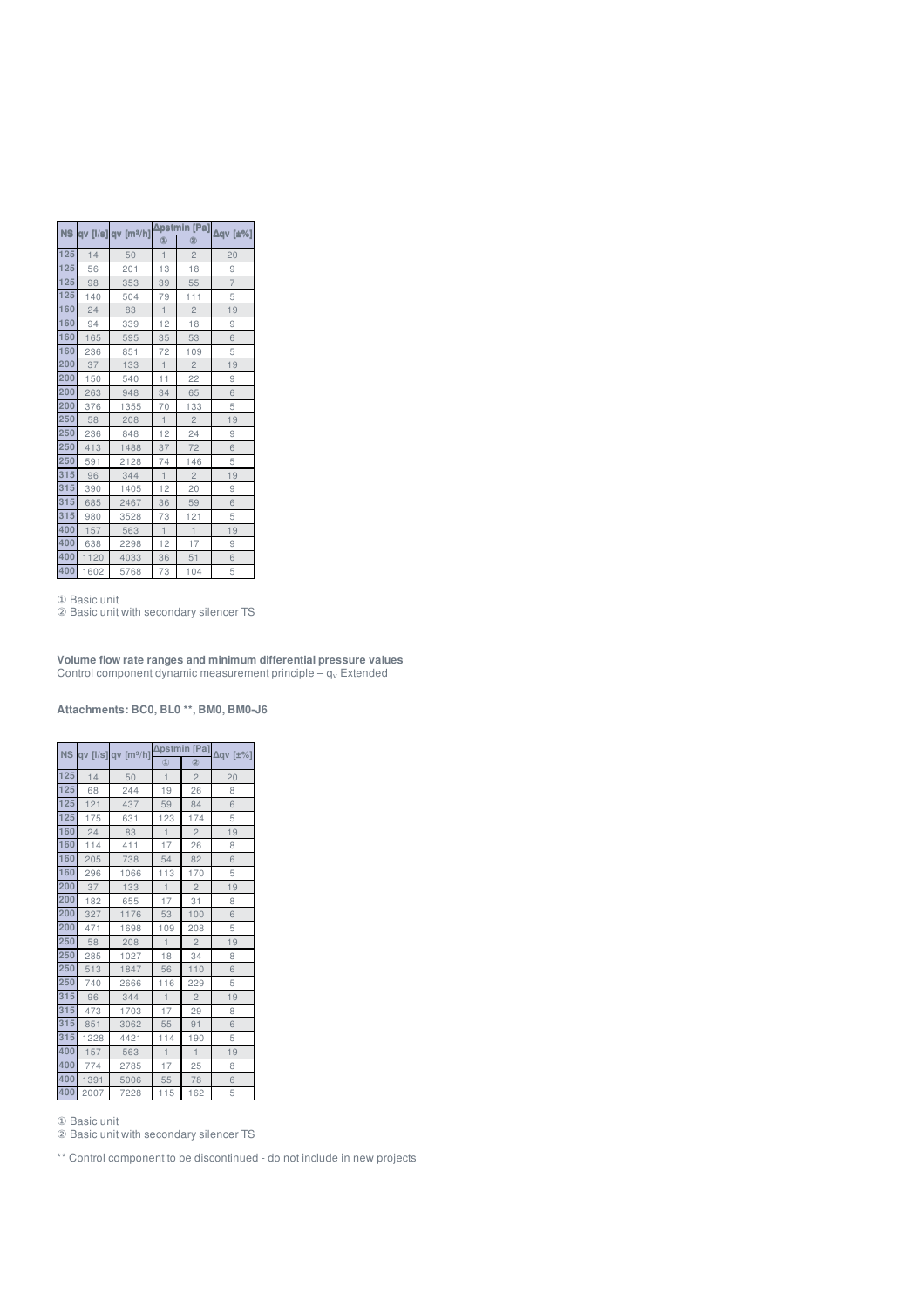**Volume flow rate ranges and minimum differential pressure values** Control component dynamic measurement principle - q<sub>v</sub> As standard

**Attachments: BUDN, BUDNF, LN0, LK0, LB0, XB0, XB4, (B13 \*, B1B \*)**

|     |      |      |                |                | NS qv [l/s] qv [m <sup>3</sup> /h] $\frac{\Delta \text{pstmin}$ [Pa] $\Delta \text{qv}$ [±%] |
|-----|------|------|----------------|----------------|----------------------------------------------------------------------------------------------|
|     |      |      | $^{\circledR}$ | $^{\circledR}$ |                                                                                              |
| 125 | 14   | 50   | $\overline{1}$ | $\mathbf{2}$   | 20                                                                                           |
| 125 | 58   | 207  | 14             | 19             | 9                                                                                            |
| 125 | 101  | 365  | 42             | 59             | 6                                                                                            |
| 125 | 145  | 522  | 84             | 119            | 5                                                                                            |
| 160 | 24   | 83   | $\mathbf{1}$   | $\overline{c}$ | 19                                                                                           |
| 160 | 97   | 349  | 13             | 19             | 9                                                                                            |
| 160 | 171  | 616  | 38             | 57             | 6                                                                                            |
| 160 | 245  | 882  | 77             | 117            | 5                                                                                            |
| 200 | 37   | 133  | $\mathbf{1}$   | $\overline{c}$ | 19                                                                                           |
| 200 | 155  | 557  | 12             | 23             | 9                                                                                            |
| 200 | 272  | 980  | 37             | 70             | 6                                                                                            |
| 200 | 390  | 1404 | 75             | 143            | 5                                                                                            |
| 250 | 58   | 208  | $\mathbf{1}$   | $\overline{c}$ | 19                                                                                           |
| 250 | 243  | 874  | 13             | 25             | 9                                                                                            |
| 250 | 428  | 1539 | 39             | 77             | 6                                                                                            |
| 250 | 612  | 2205 | 80             | 157            | 5                                                                                            |
| 315 | 96   | 344  | $\mathbf{1}$   | $\overline{c}$ | 19                                                                                           |
| 315 | 402  | 1448 | 13             | 21             | 8                                                                                            |
| 315 | 709  | 2553 | 38             | 64             | 6                                                                                            |
| 315 | 1015 | 3657 | 78             | 130            | 5                                                                                            |
| 400 | 157  | 563  | $\mathbf{1}$   | $\overline{1}$ | 19                                                                                           |
| 400 | 658  | 2368 | 13             | 18             | 8                                                                                            |
| 400 | 1159 | 4173 | 39             | 54             | 6                                                                                            |
| 400 | 1660 | 5978 | 79             | 111            | 5                                                                                            |

Basic unit

Basic unit with secondary silencer TS

\* Control component already discontinued

**Volume flow rate ranges and minimum differential pressure values** Control component of static measurement principle

Attachments: BUSN, BUSNF, BUSS, XD0, XD4, TUN, TUNF, TUS, TUSD, ELAB (BP3 \*, BPG \*, BPB \*, BB3 \*, BBB \*)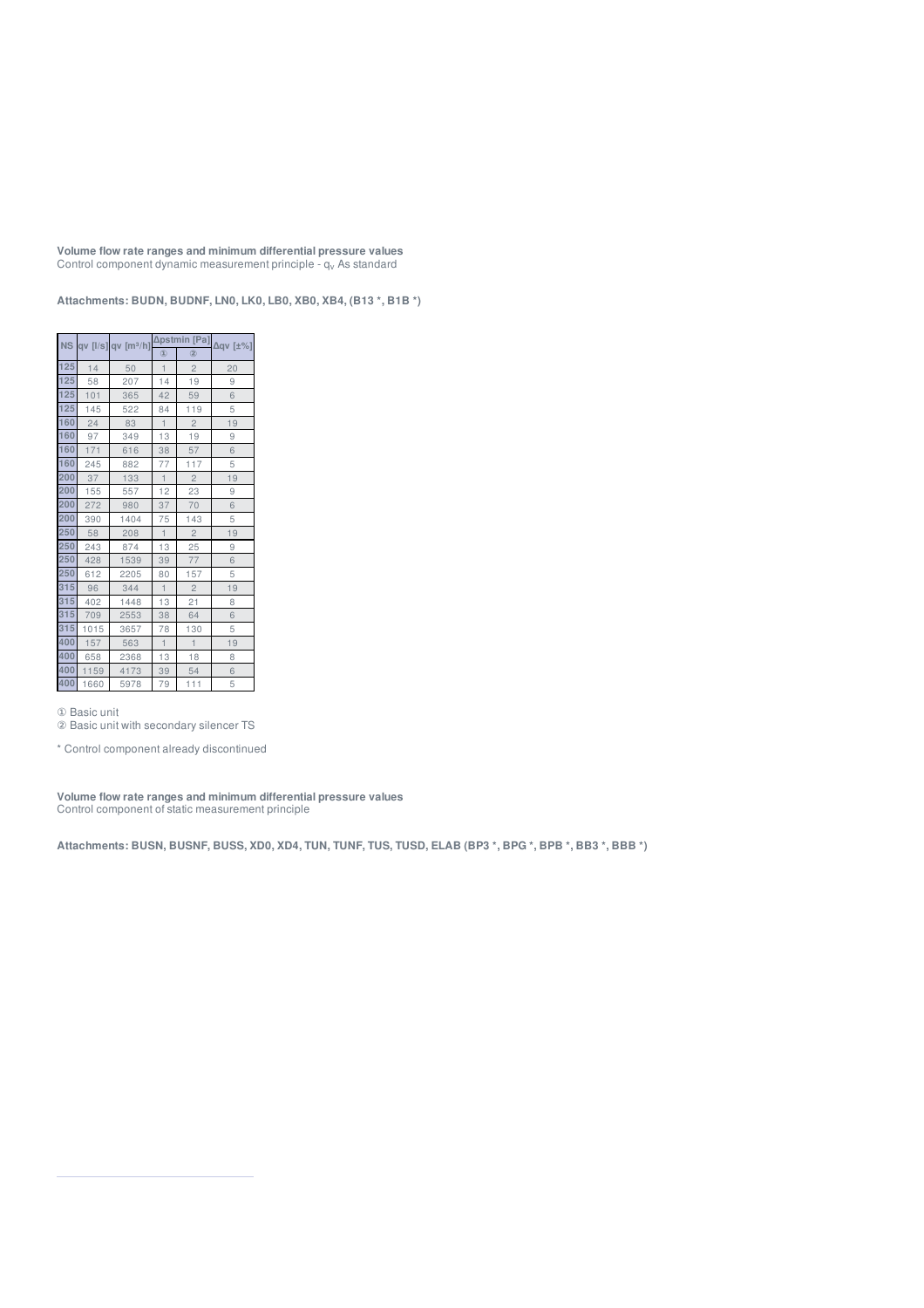|     | NS qv [I/s] qv [m3/h] Apstr |      |                |                | ıin [Pa] <sub>Δqν</sub> [±%] |  |
|-----|-----------------------------|------|----------------|----------------|------------------------------|--|
|     |                             |      | 4              | 0              |                              |  |
| 125 | 21                          | 73   | $\overline{c}$ | 3              | 16                           |  |
| 125 | 62                          | 223  | 16             | 22             | 8                            |  |
| 125 | 103                         | 372  | 43             | 61             | 6                            |  |
| 125 | 145                         | 522  | 84             | 119            | 5                            |  |
| 160 | 35                          | 123  | $\overline{c}$ | 3              | 16                           |  |
| 160 | 104                         | 376  | 14             | 22             | 8                            |  |
| 160 | 175                         | 629  | 40             | 60             | 6                            |  |
| 160 | 245                         | 882  | 77             | 117            | 5                            |  |
| 200 | 55                          | 195  | $\sqrt{2}$     | 3              | 16                           |  |
| 200 | 166                         | 598  | 14             | 26             | 8                            |  |
| 200 | 278                         | 1001 | 38             | 73             | 6                            |  |
| 200 | 390                         | 1404 | 75             | 143            | 5                            |  |
| 250 | 85                          | 306  | $\overline{c}$ | $\overline{4}$ | 16                           |  |
| 250 | 261                         | 939  | 15             | 29             | 8                            |  |
| 250 | 437                         | 1572 | 41             | 80             | 6                            |  |
| 250 | 612                         | 2205 | 80             | 157            | 5                            |  |
| 315 | 142                         | 508  | $\sqrt{2}$     | 3              | 15                           |  |
| 315 | 433                         | 1558 | 15             | 24             | 8                            |  |
| 315 | 724                         | 2607 | 40             | 66             | 6                            |  |
| 315 | 1015                        | 3657 | 78             | 130            | 5                            |  |
| 400 | 231                         | 830  | $\overline{c}$ | 3              | 15                           |  |
| 400 | 707                         | 2546 | 15             | 21             | 8                            |  |
| 400 | 1184                        | 4262 | 40             | 57             | 6                            |  |
| 400 | 1660                        | 5978 | 79             | 111            | 5                            |  |

Basic unit

Basic unit with secondary silencer TS

\* Control component already discontinued

## **Quick sizing table for sound pressure level**

The quick sizing tables are based on generally accepted attenuation and insulation levels. If the sound pressure level exceeds the required level, a larger air terminal unit and/or a silencer or acoustic cladding is required. For more information on the acoustic data, see basic information and nomenclature.

#### **Quick sizing table for air-regenerated noise L** Controller including silencer **PA**

(total flow rate range of type)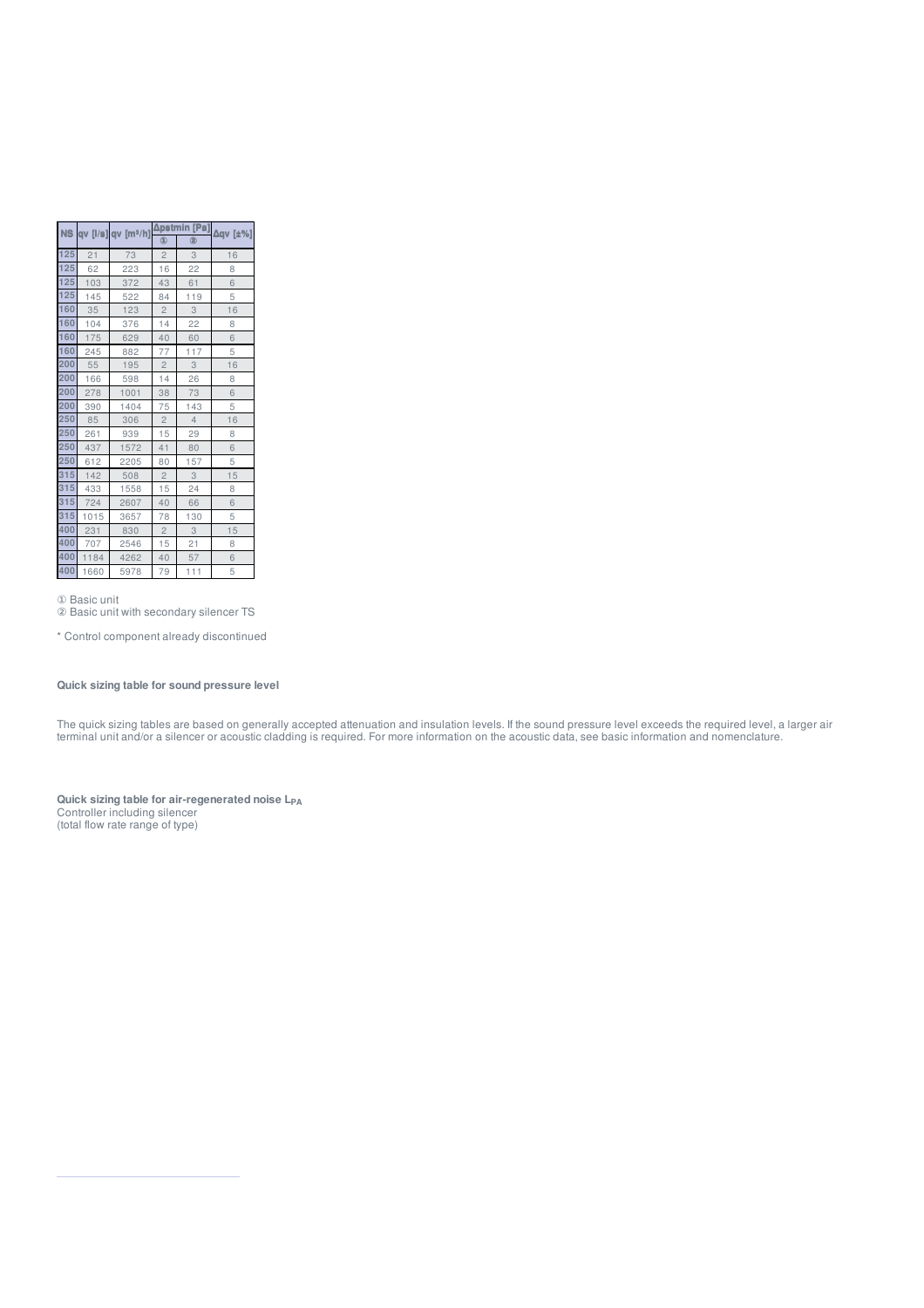| <b>NS</b> |      | av [l/s] av [m <sup>3</sup> /h] |      | 150<br>Pa<br><b>(1)</b><br>0<br>< 15<br>16<br>27<br>31<br>21<br>34<br>n.V.<br>16<br>< 15<br>31<br>21<br>35<br>25<br>37<br>n.V.<br>< 15<br>< 15<br>23<br>18<br>26<br>28<br>n.V.<br>< 15<br>20<br>< 15<br>18<br>26<br>30<br>n.V.<br>< 15<br>< 15<br>23<br>27<br>20<br>30<br>n.V.<br>< 15<br>23<br>< 15<br>27<br>22 |      | 500 Pa |
|-----------|------|---------------------------------|------|------------------------------------------------------------------------------------------------------------------------------------------------------------------------------------------------------------------------------------------------------------------------------------------------------------------|------|--------|
|           |      |                                 |      |                                                                                                                                                                                                                                                                                                                  | ③    | 0      |
| 125       | 14   | 50                              | < 15 |                                                                                                                                                                                                                                                                                                                  | 17   | < 15   |
| 125       | 68   | 244                             |      |                                                                                                                                                                                                                                                                                                                  | 31   | 20     |
| 125       | 121  | 437                             |      |                                                                                                                                                                                                                                                                                                                  | 35   | 25     |
| 125       | 175  | 631                             |      |                                                                                                                                                                                                                                                                                                                  | 37   | 28     |
| 160       | 24   | 83                              |      |                                                                                                                                                                                                                                                                                                                  | 20   | < 15   |
| 160       | 114  | 411                             |      |                                                                                                                                                                                                                                                                                                                  | 34   | 24     |
| 160       | 205  | 738                             |      |                                                                                                                                                                                                                                                                                                                  | 38   | 28     |
| 160       | 296  | 1066                            |      |                                                                                                                                                                                                                                                                                                                  | 40   | 30     |
| 200       | 37   | 133                             | < 15 |                                                                                                                                                                                                                                                                                                                  | 18   | < 15   |
| 200       | 182  | 655                             |      |                                                                                                                                                                                                                                                                                                                  | 28   | 16     |
| 200       | 327  | 1176                            |      |                                                                                                                                                                                                                                                                                                                  | 31   | 20     |
| 200       | 471  | 1698                            |      |                                                                                                                                                                                                                                                                                                                  | 32   | 25     |
| 250       | 58   | 208                             | < 15 |                                                                                                                                                                                                                                                                                                                  | < 15 | < 15   |
| 250       | 285  | 1027                            |      |                                                                                                                                                                                                                                                                                                                  | 27   | 16     |
| 250       | 513  | 1847                            |      |                                                                                                                                                                                                                                                                                                                  | 32   | 20     |
| 250       | 740  | 2666                            |      |                                                                                                                                                                                                                                                                                                                  | 35   | 26     |
| 315       | 96   | 344                             | < 15 |                                                                                                                                                                                                                                                                                                                  | 22   | < 15   |
| 315       | 473  | 1703                            |      |                                                                                                                                                                                                                                                                                                                  | 30   | 17     |
| 315       | 851  | 3062                            |      |                                                                                                                                                                                                                                                                                                                  | 33   | 22     |
| 315       | 1228 | 4421                            |      |                                                                                                                                                                                                                                                                                                                  | 36   | 26     |
| 400       | 157  | 563                             | < 15 |                                                                                                                                                                                                                                                                                                                  | 22   | < 15   |
| 400       | 774  | 2785                            |      |                                                                                                                                                                                                                                                                                                                  | 31   | 18     |
| 400       | 1391 | 5006                            |      |                                                                                                                                                                                                                                                                                                                  | 34   | 24     |
| 400       | 2007 | 7228                            | 31   | n.V.                                                                                                                                                                                                                                                                                                             | 37   | 29     |

Air-regenerated noise L<sub>PA</sub> [dB(A)] at static differential pressure  $\Delta_{\rm pst}$  of 150 or 500 Pa

Basic unit

Basic unit with secondary silencer TS

n.a.: The specified static differential pressure  $\Delta_{\sf pst}$  is lower than the minimum differential pressure  $\Delta_{\sf pst}$  <sub>min</sub>.

#### **Quick sizing table for case-radiated noise L** Controller including acoustic cladding (total flow rate range of type) **PA**

| <b>NS</b> |      | $qv$ [I/s] $qv$ [m $^{3}/h$ ] | 150            | Pa   |               | 500 Pa |
|-----------|------|-------------------------------|----------------|------|---------------|--------|
|           |      |                               | $\circledcirc$ | (2)  | $\circled{1}$ | (2)    |
| 125       | 14   | 50                            | 17             | < 15 | 24            | < 15   |
| 125       | 68   | 244                           | 25             | 15   | 32            | 21     |
| 125       | 121  | 437                           | 29             | 20   | 35            | 25     |
| 125       | 175  | 631                           | 32             | 23   | 37            | 28     |
| 160       | 24   | 83                            | 15             | < 15 | 23            | 15     |
| 160       | 114  | 411                           | 25             | 17   | 33            | 24     |
| 160       | 205  | 738                           | 30             | 23   | 37            | 28     |
| 160       | 296  | 1066                          | 34             | 27   | 40            | 32     |
| 200       | 37   | 133                           | 18             | < 15 | 27            | 15     |
| 200       | 182  | 655                           | 28             | 20   | 36            | 26     |
| 200       | 327  | 1176                          | 33             | 25   | 39            | 30     |
| 200       | 471  | 1698                          | 36             | 29   | 42            | 33     |
| 250       | 58   | 208                           | 18             | < 15 | 28            | 18     |
| 250       | 285  | 1027                          | 27             | 20   | 37            | 28     |
| 250       | 513  | 1847                          | 32             | 25   | 40            | 32     |
| 250       | 740  | 2666                          | 36             | 29   | 43            | 35     |
| 315       | 96   | 344                           | 19             | < 15 | 30            | 19     |
| 315       | 473  | 1703                          | 29             | 20   | 39            | 30     |
| 315       | 851  | 3062                          | 34             | 26   | 43            | 34     |
| 315       | 1228 | 4421                          | 39             | 31   | 46            | 38     |
| 400       | 157  | 563                           | 23             | < 15 | 34            | 24     |
| 400       | 774  | 2785                          | 31             | 23   | 41            | 33     |
| 400       | 1391 | 5006                          | 36             | 28   | 45            | 37     |
| 400       | 2007 | 7228                          | 40             | 33   | 47            | 40     |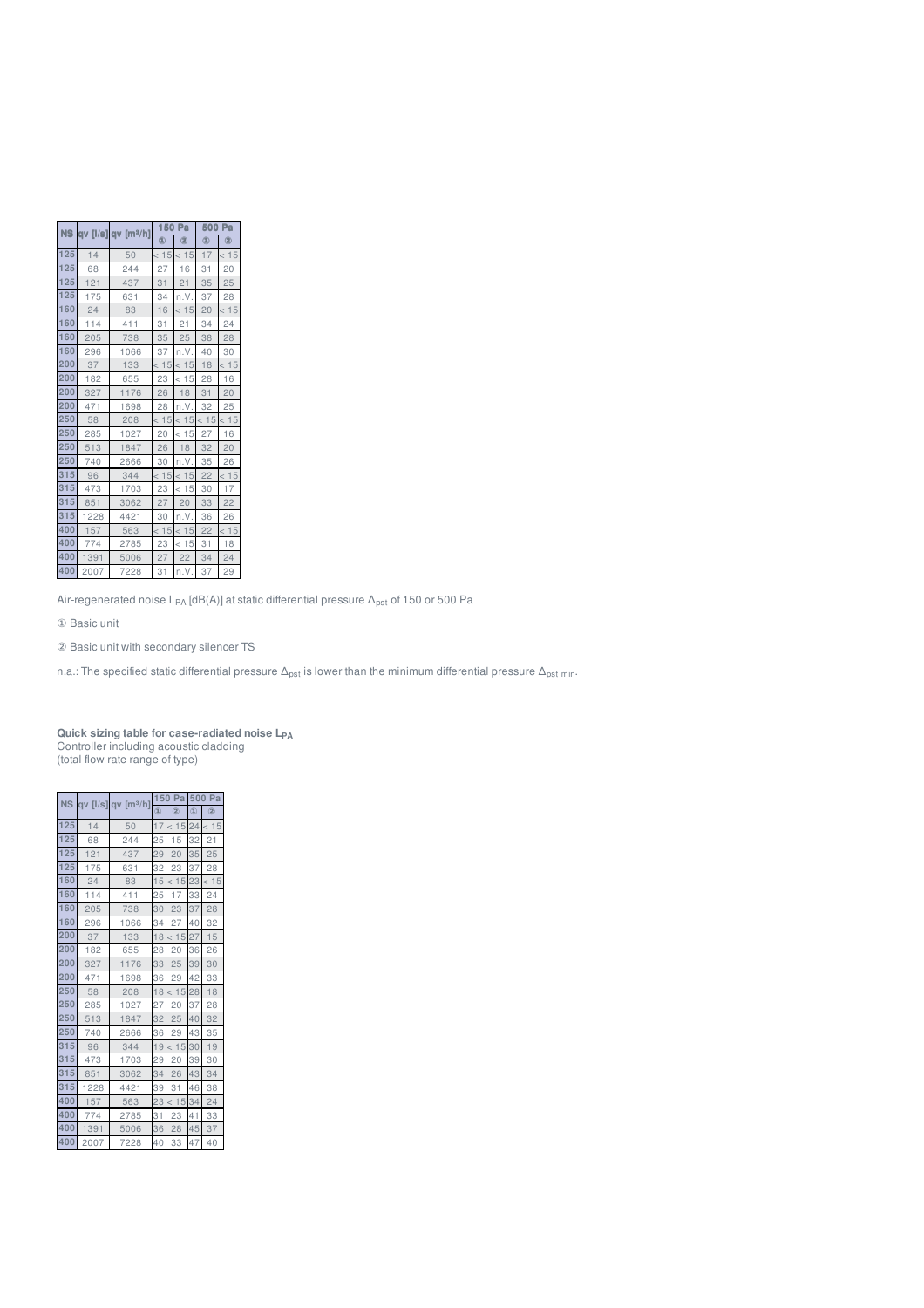Case-radiated noise L<sub>PA</sub> [dB(A)] at static differential pressure  $\Delta_{\rm pst}$  of 150 or 500 Pa

① Basic unit

② Basic unit with acoustic cladding

n.a.: The specified static differential pressure  $\Delta_{\sf pst}$  is lower than the minimum differential pressure  $\Delta_{\sf pst}$  <sub>min</sub>.

#### Note:

Information on case-radiated noise for combinations of basic unit and optional acoustic cladding and secondary silencer can be found in the Easy Product Finder design program.

Rectangular VAV terminal units for variable and constant air volume systems, suitable for supply air, available in 6 nominal sizes. High control accuracy (even with upstream bend R = 1D). Ready-to-commission unit which consists of the mechanical parts and the electronic control components. Each unit contains an averaging effective pressure sensor for volume flow rate measurement, a damper blade, and an integral sound attenuator. Factory-assembled control components complete with wiring and tubing. Effective pressure sensor with 3 mm measuring holes, hence resistant to contamination. Baffle plate is fitted after the damper blade for optimum acoustic and aerodynamic performance. Casing with acoustic and thermal insulation. Position of the damper blade indicated externally at shaft extension. The damper blade is factory set to open position, which allows a ventilation airflow even without control; this does not apply to variants with defined safe position NC (normally closed). Meets the hygiene requirements of EN 16798, Part 3, of VDI 6022, Sheet 1, and of DIN 1946, Part 4.

#### **Special features**

- Integral attenuator with at least 26 dB insertion loss at 250 Hz
- Hygiene tested and certified
- Factory set-up or programming and aerodynamic function testing
- Parameters can also later be set on the control component; additional adjustment device may be necessary
- Inspection access according to VDI 6022

#### **Materials and surfaces**

- Casing and damper blade made of galvanised sheet steel
- $\alpha$  . Damper blade seal made of TPE plastic
- Lining is mineral wool
- $\alpha$ Effective pressure sensor made of aluminium
- Plastic plain bearings
- Shaft and linkage: Galvanised steel

#### Mineral wool:

- To EN 13501, fire rating Class A1, non-combustible
- RAL quality mark RAL-GZ 388
- Non-hazardous to health thanks to being highly biosoluble in accordance with the Ordinance on Hazardous Substances and Note Q of the European Directive (EC) No. 1272/2008
- Faced with glass fibre fabric as protection against erosion from airflow velocities of up to 20 m/s
- Inert to fungal and bacterial growth

#### **Connection**

Spigot with groove for double lip seal on the fan end, suitable for connecting ducts according to EN 1506 or EN 13180. Room end suitable for the connection of ducts.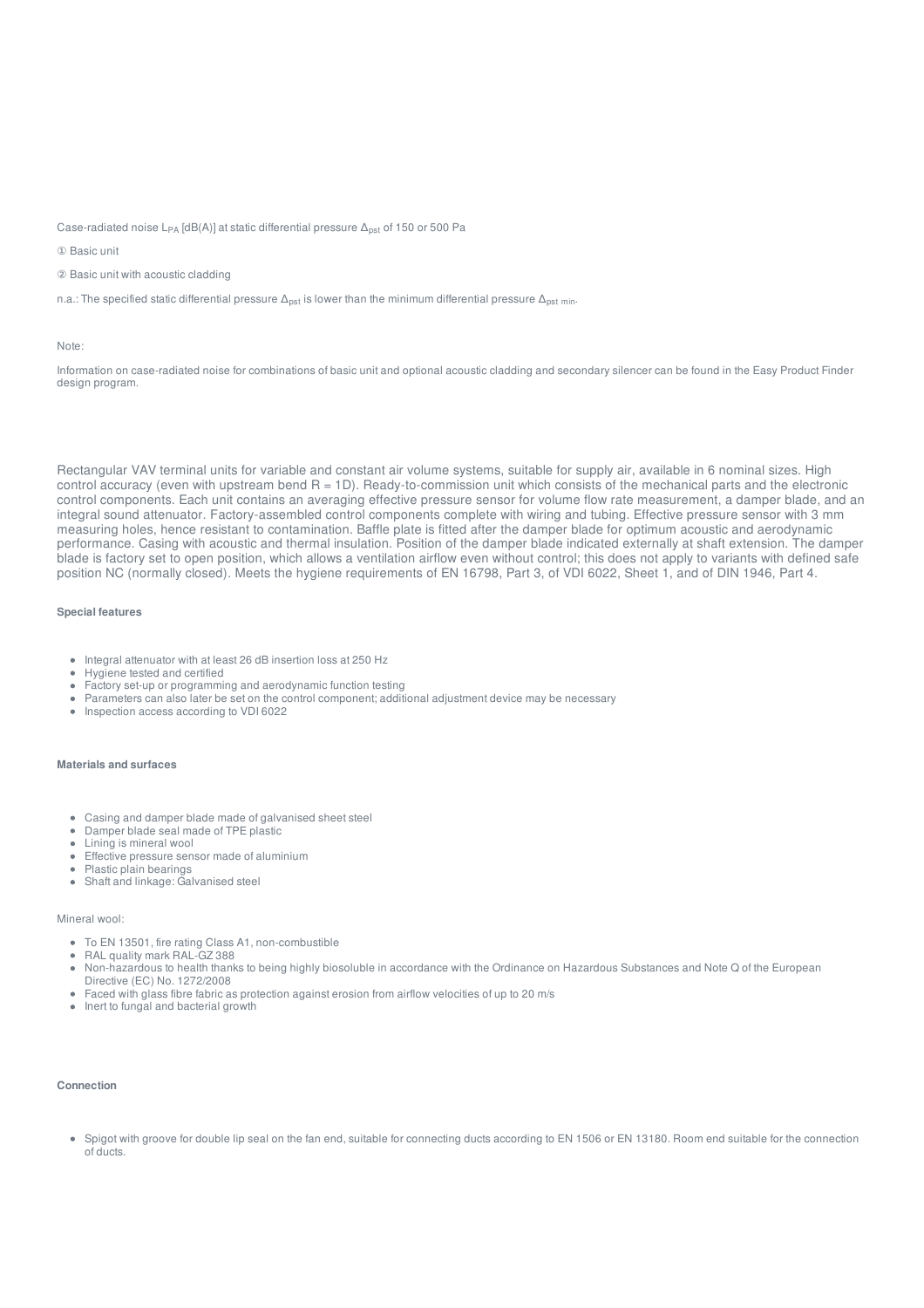#### **Equivalence criteria**

- Declaration of hygiene conformity in accordance with VDI 6022, Sheet 1 (01/2018), ÖNORM H 6020 (02/2007) and ÖNORM H 6021 (09/2003)
- $\bullet$ Setting of the volume flow rates without an adjustment device using  $V_{min}$  and  $V_{max}$  potentiometer
- Setting of the volume flow rates without an adjustment device using v<sub>imin</sub>- and v<sub>imax</sub>.<br>Electrical connections with screw terminals, no additional terminal boxes required  $\bullet$
- Aerodynamic functional testing of each volume flow controller on test rigs at the factory, before a label is affixed to the controller
- Acoustic data measured to ÖNORM EN ISO 5135:1999

#### **Technical data**

- Nominal sizes: 125 to 400 mm
- $\bullet$ Volume flow rate range:  $14 - 1602$  I/s or  $50 - 5768$  m<sup>3</sup>/h
- $\bullet$ Minimum differential pressure: up to 123 Pa (without secondary silencer)
- Maximum differential pressure: 1000 Pa
- Closed blade air leakage to EN 1751, class 4 (nominal sizes 125 and 160, class 3).
- $\bullet$ Casing air leakage to EN 1751, class 4 (nominal size 250, 315, 400, class B)

#### **Specification text for attachment**

Variable volume flow control with electronic Easy controller to connect an external control signal; actual value signal can be integrated into the central BMS.

- Supply voltage 24 V AC/DC
- Signal voltages 0 10 V DC
- $\bullet$ Possible override controls with external switches using volt-free contacts: CLOSED, OPEN,  $q_{vmin}$  and  $q_{vmax}$
- $\bullet$ Potentiometers with percentage scales to set the volume flow rates q<sub>vmin</sub> and q<sub>vmax</sub> without an adjustment device
- $\bullet$ The actual value signal relates to the nominal volume flow rate such that commissioning and subsequent adjustment are simplified
- $\bullet$ Volume flow rate control range: approx. 10 – 100 % of the nominal volume flow rate
- $\bullet$ Clearly visible external indicator light for signalling the functions: Set, not set, and power failure
- $\bullet$ Electrical connections with screw terminals
- Double terminals for looping the supply voltage, i.e. for the simple connection of voltage transmission to the next controller

#### **Sizing data**

 $q_v$   $q_v$   $\overline{\phantom{a}}$  [m<sup>3</sup>/h]  $[$ m<sup>3</sup>/h]  $[$ m<sup>3</sup>/h]  $[$ mal Δpst \_\_\_\_\_\_\_\_\_\_\_\_\_\_\_\_\_\_\_\_\_\_\_ [Pa]

Air-regenerated noise

L \_\_\_\_\_\_\_\_\_\_\_\_\_\_\_\_\_\_\_\_\_\_\_ PA

 $[dB(A)]$ Case-radiated noise

L \_\_\_\_\_\_\_\_\_\_\_\_\_\_\_\_\_\_\_\_\_\_\_ PA

 $[dB(A)]$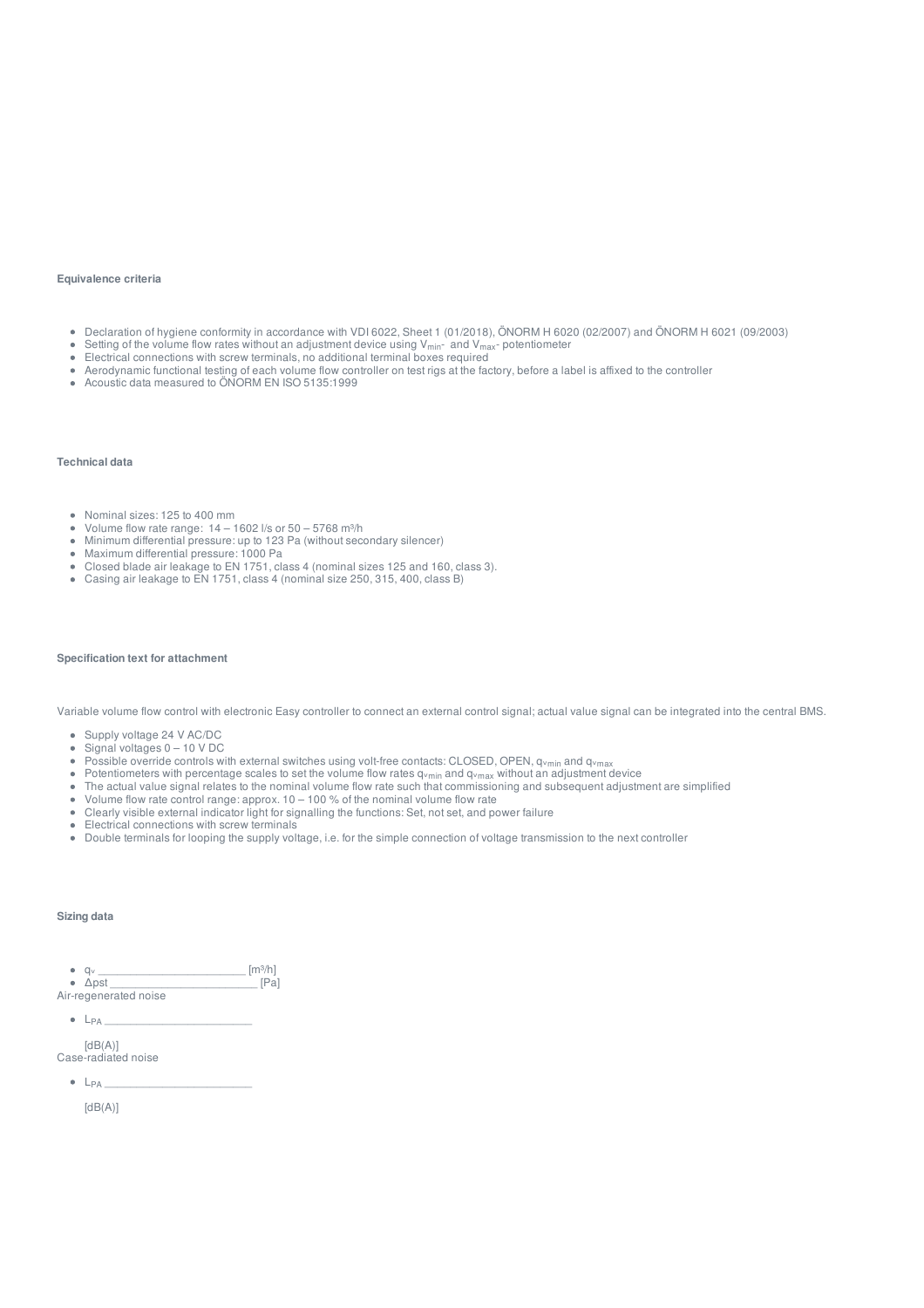Order code for volume flow control (with Easy attachment)

|  |  |  |  | the contract of the contract of the contract of the contract of the contract of the contract of the contract of |
|--|--|--|--|-----------------------------------------------------------------------------------------------------------------|
|  |  |  |  | $\frac{1}{2}$ and $\frac{2}{3}$ and $\frac{4}{1}$ and $\frac{5}{1}$                                             |
|  |  |  |  |                                                                                                                 |
|  |  |  |  |                                                                                                                 |

1 Type TVZ VAV terminal unit, supply air

2 Acoustic cladding No entry required: None D With acoustic cladding

3 Nominal size [mm]1 25160200250315400

4 Accessories No entry required: None D1 Double lip seal

5 Attachments (control components) Easy Volume flow controller, dynamic, analogue interface, setting  $q_{\rm vmin}$  and  $q_{\rm vmax}$  with potentiometers

Order example: TVZ-D/200/Easy<br>Acoustic cladding With Acoustic cladding Nominal size 200 mm Attachments (control components) Easy volume flow controller, dynamic, analogue interface,<br>Setting of q mand quan and quan with potentiometers

#### , Order code for volume flow control (with VARYCONTROL attachment)

| <b>TVZ</b> |  |  |  | $-$ D / 160 / D1 / XB4 / V 0 /                                                                                                                                                                                                   |  |  | $200 - 900$ [m <sup>3</sup> /h]   | <b>NO</b>                         |
|------------|--|--|--|----------------------------------------------------------------------------------------------------------------------------------------------------------------------------------------------------------------------------------|--|--|-----------------------------------|-----------------------------------|
|            |  |  |  | $\frac{1}{2}$ . The set of the set of the set of the set of the set of the set of the set of the set of the set of the set of the set of the set of the set of the set of the set of the set of the set of the set of the set of |  |  | the control of the control of the | <b>Contract Contract Contract</b> |
|            |  |  |  | $1$ 2 3 4 5 7 8                                                                                                                                                                                                                  |  |  | 9                                 | 10                                |
|            |  |  |  |                                                                                                                                                                                                                                  |  |  |                                   |                                   |

1 Type TVZ VAV terminal unit, supply air

2 Acoustic cladding No entry required: None D With acoustic cladding

3 Nominal size [mm] 125160200250315400

4 Accessories No entry required: None D1 Double lip seal

5 Attachments (control components) For example BC0 Compact controller XB4 Universal controller (VARYCONTROL)

7 Operating mode

F Constant value (a setpoint value)

V Variable (setpoint value range)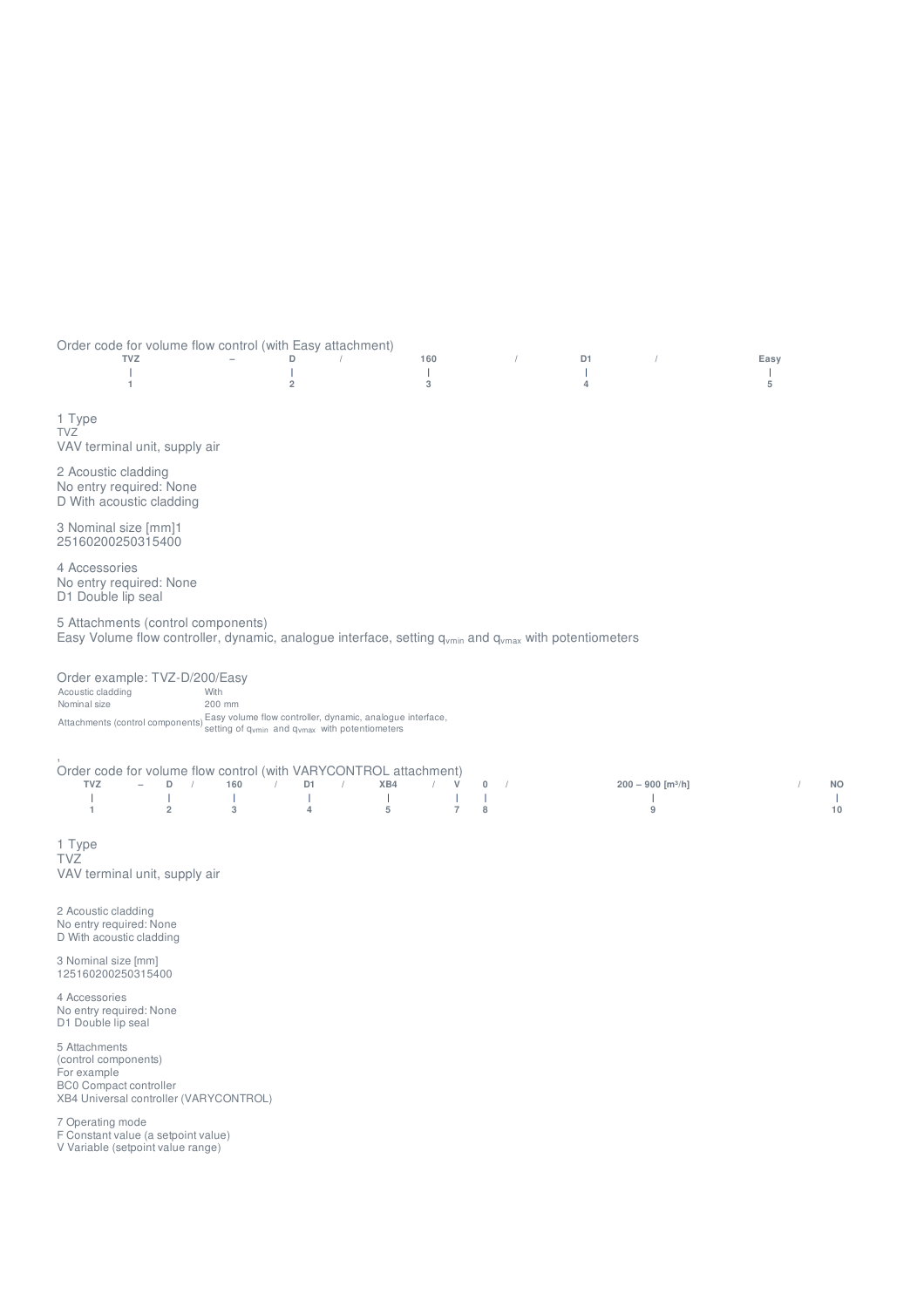8 Signal voltage range For the actual and setpoint value signals 0 0 – 10 V DC 2 2 – 10 V DC

9 Operating values for factory setting Volume flow rate [m<sup>3</sup>/h or l/s] q<sub>vconst</sub> (in operating mode F) q<sub>vconst</sub> (in operating mode V)<br>q<sub>vmin</sub> – q<sub>vmax</sub> (in operating mode V) min <sup>—</sup> Y<sup>v</sup>max

10 Damper blade position Only spring return actuators NO Power off to OPEN NC Power off to CLOSE

Order example: TVZ-D/160/D1/BC0/V0/180-850 m<sup>3</sup>/h

| Acoustic cladding    | with                                                                                   |
|----------------------|----------------------------------------------------------------------------------------|
| Nominal size         | 160 mm                                                                                 |
| Accessories          | Double lip seal                                                                        |
|                      | Attachments (control component) Compact controller, dynamic, analogue interface        |
| Operating mode       | Variable                                                                               |
| Signal voltage range | $0 - 10 V DC$                                                                          |
| Operating values     | $q_{\text{vmin}} = 180 \text{ m}^3/\text{h}q_{\text{vmax}} = 850 \text{ m}^3/\text{h}$ |
|                      |                                                                                        |

,<br>Order code for volume flow control (with TROX UNIVERSAL attachment)

|  |  |  | TVZ – D / 160 / D1 / TUNF / RS / M / 0 / UMZ /  / NC |  |  |  |  |  |  |
|--|--|--|------------------------------------------------------|--|--|--|--|--|--|
|  |  |  |                                                      |  |  |  |  |  |  |
|  |  |  | 1 2 3 4 5 6 7 8 9 10 11                              |  |  |  |  |  |  |

1 T y p e T V Z V A V t e r min al u nit, s u p ply air

2 A c o u s tic cla d din g No entry required: None D With acoustic cladding

3 N o min al siz e [ m m ] 125160200250315400

4 Accessories No entry required: None D1 Double lip seal

5 Attachments (control components) TROX UNIVERSAL controller with TUN Actuator (150 s) TUNF Spring return actuator (150 s) TUS Fast-running actuator (3 s) TUSD Fast-running actuator (3 s), with digital communication interface (TROX HPD)

6 Equipment function Room control RS Supply air control (Room Supply )

7 Volume flow rate setting M Master (RMF function) S Slave F Constant flow rate controller

8 Signal voltage range 0 0 – 10 V DC 2 2 – 10 V DC

9 Expansion modules Option 1: Power supply No entry required: 24 V AC/DC T EM-TRF for 230 V AC U EM-TRF-USV for 230 V AC, provides uninterruptible power supply (UPS)<br>Option 2: Digital communication interface ption 2: Digital communication interface No entry required: None B EM-BAC-MOD-01 for BACnet MS/TP M EM-BAC-MOD-01 for Modbus RTU I EM-IP for BACnet/IP, Modbus/IP and web server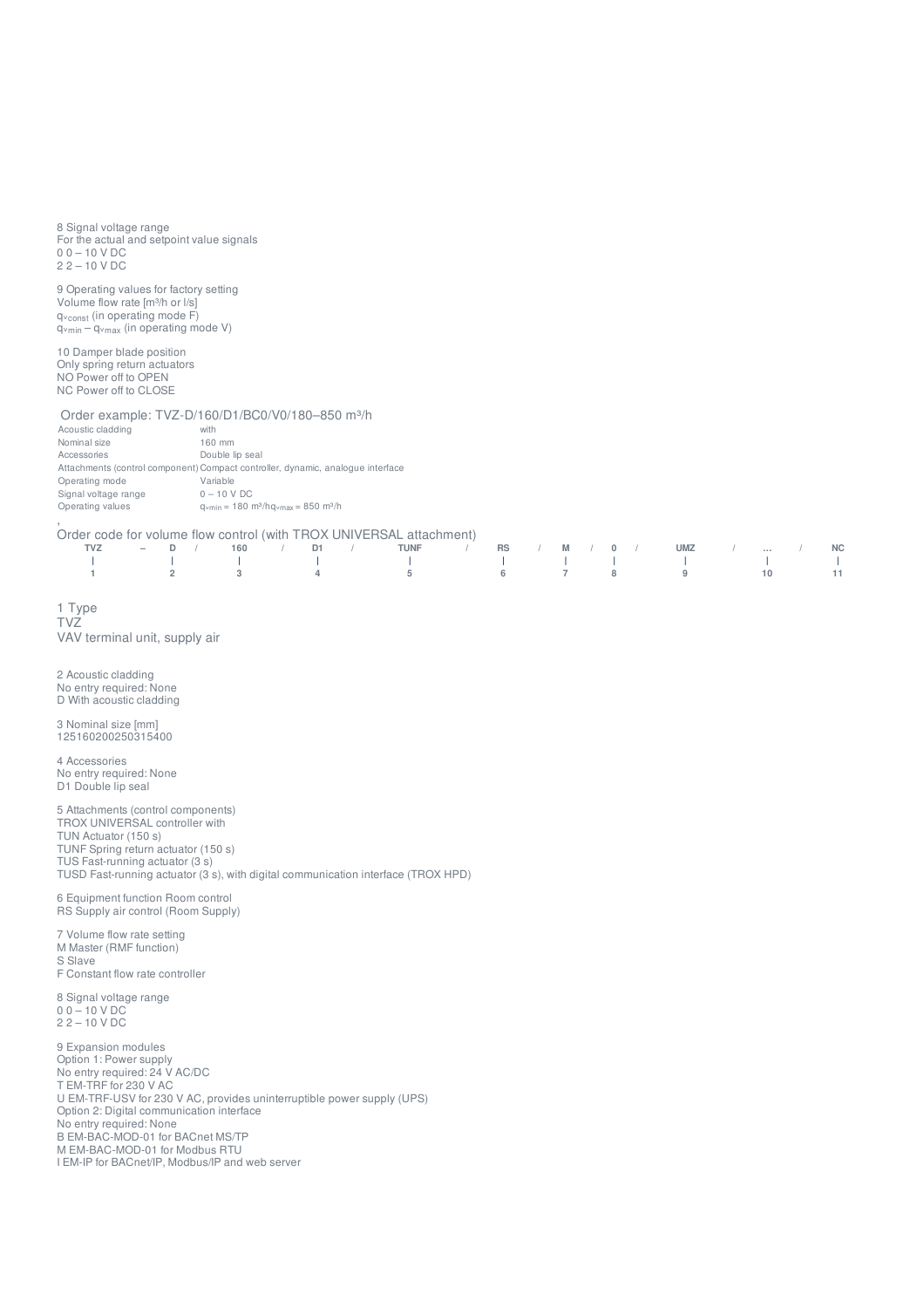R EM-IP with real time clock Option 3: Automatic zero point correction No entry required: None Z EM-AUTOZERO with solenoid valve

10 Operating values for factory setting Volume flow rate [m³/h or l/s] Master (RMF function) q<sub>vmin</sub>: Minimum volume flow rate q<sub>vmax</sub>: Maximum volume flow rate qᵥ : Constant supply air qᵥ : Constant extract air q<sub>vDiff</sub>: Supply air/extract air difference Constant value q<sub>vconst</sub>: Constant volume flow rate Slave No entry required const\_CLOSED const\_Exhaust Diff

11 Damper blade position Only spring return actuators NO Power off to OPEN NC Power off to CLOSE Useful additions Room control panel BE-LCD 40-character display

Order example: TVZ 200/TUS/RS/M/0/UMZ/600/1250/0/0/-100<br>Nominal size 200 mm Nominal size 200 mm Attachments (control components) TROX UNIVERSAL controller, fast-running actuator (3 s) Equipment function Supply air control<br>
Volume flow rate setting Master (RMF function) Volume flow rate setting Master (RMF<br>Signal voltage range  $0 - 10$  V DC Signal voltage range Expansion modules with expansion module EM-TRF-USV Transformer for 230 V AC supply with UPS functionwith expansion module EM-BAC-MOD Modbus RTU interfacewith expansion module EM-AUTOZERO Solenoid valve for automatic zero point correction Operating values qvmin = 600 m<sup>3</sup>/h, qvmax = 1250 m<sup>3</sup>/h<br>qvconst\_CLOSED = 0 m<sup>3</sup>/h, qvconst\_Exhaust = 0 m<sup>3</sup>/h<br>qvDiff = -100 m<sup>3</sup>/h min = 600 m<sup>3</sup>/h, q<sub>vmax</sub> = 1250 m<sup>3</sup>/h<br>const\_CLOSED = 0 m<sup>3</sup>/h, q<sub>vconst</sub>\_Exhaust<br>Diff = -100 m<sup>3</sup>/h

|                                                          | Order code for differential pressure control (with VARYCONTROL attachment) |  |  |  |  |  |  |  |                                                                                                                                                                                                                                   |  |  |  |  |              |  |           |
|----------------------------------------------------------|----------------------------------------------------------------------------|--|--|--|--|--|--|--|-----------------------------------------------------------------------------------------------------------------------------------------------------------------------------------------------------------------------------------|--|--|--|--|--------------|--|-----------|
| TVZ -                                                    |                                                                            |  |  |  |  |  |  |  | - D / 160 / D1 / XF4 / PRS / F 0 /                                                                                                                                                                                                |  |  |  |  | $30-60$ [Pa] |  | <b>NO</b> |
|                                                          |                                                                            |  |  |  |  |  |  |  | $\frac{1}{2}$ . The contract of the contract of the contract of the contract of the contract of the contract of the contract of the contract of the contract of the contract of the contract of the contract of the contract of t |  |  |  |  |              |  |           |
| $\begin{array}{ccccccc}\n1 & & & 2 & & & 3\n\end{array}$ |                                                                            |  |  |  |  |  |  |  | 4 5 6 7 8                                                                                                                                                                                                                         |  |  |  |  |              |  | 10        |

1 Type TVZ VAV terminal unit, supply air 2 Acoustic cladding No entry required: None D With acoustic cladding

3 Nominal size [mm] 125160200250315400

4 AccessoriesNo entry required: None D1 Double lip seal

5 Attachments (control components) For example XF0 Compact controller for duct pressure XF4 Universal controller for duct pressure (VARYCONTROL)

6 Equipment function/installation location PDS Duct pressure control, supply air PRS Room pressure control, supply air

7 Operating mode

F Constant value (a setpoint value) V Variable (setpoint value range)

8 Signal voltage range For the actual and setpoint value signals 0 0 – 10 V DC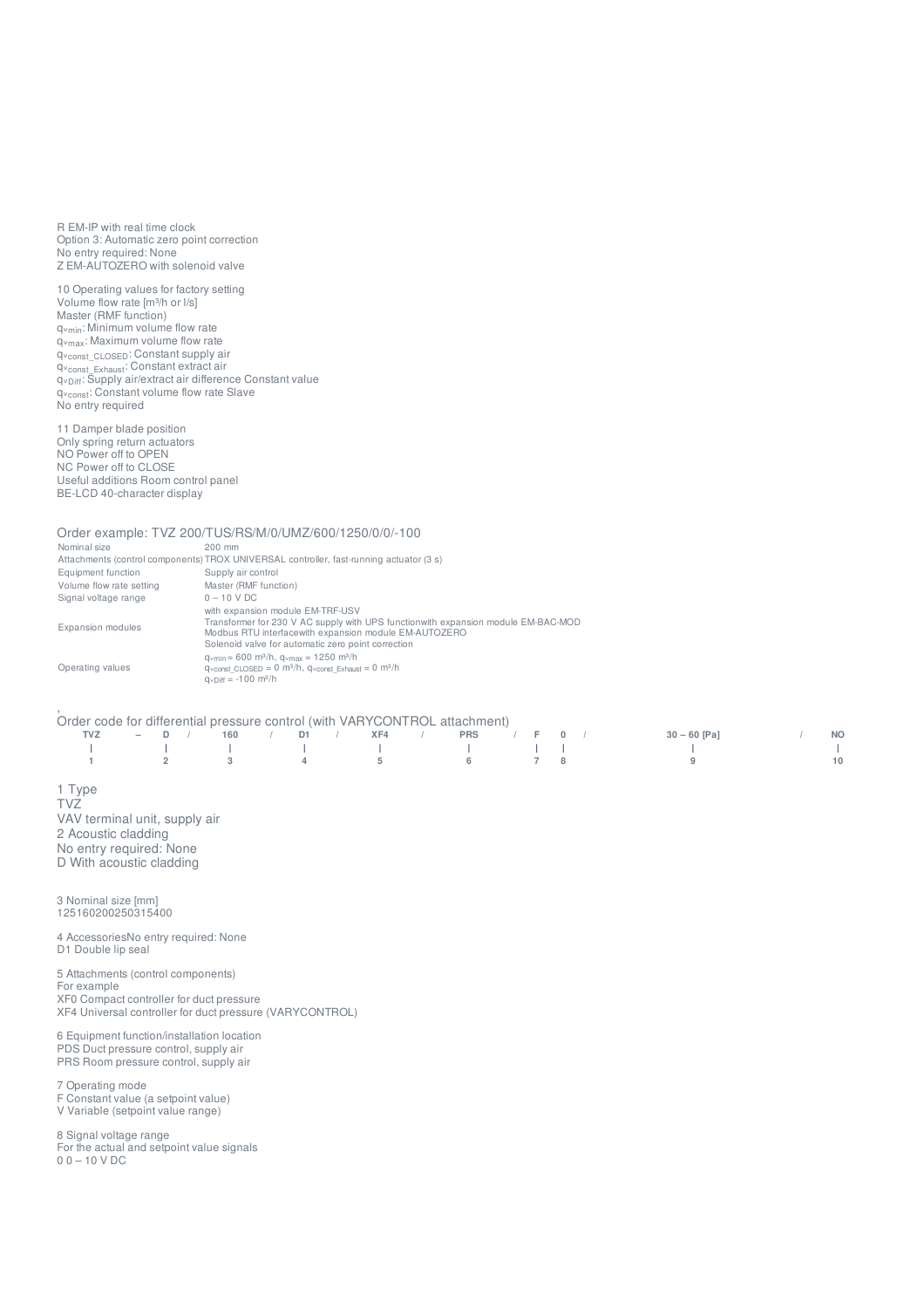#### 2 2 – 10 V DC

9 Operating values for factory setting Differential pressure [Pa] For duct pressure control, enter the differential pressure [Pa] as an absolute value  $\Delta \mathsf{p}_{\mathsf{const}}$  (in operating mode F) Δp<sub>min</sub> – Δp<sub>max</sub> (in operating mode V)

10 Damper blade position Only spring return actuators NO Power off to OPEN NC Power off to CLOSE

#### Order example: TVZ/160/D1/XF4/PDS/F/2/470 Pa/NO

| Nominal size          | 160 mm                                                                              |
|-----------------------|-------------------------------------------------------------------------------------|
| Accessories           | Double lip seal (one end)                                                           |
|                       | Attachments (control components) VARYCONTROL Universal controller for duct pressure |
| Equipment function    | Duct pressure control, supply air                                                   |
| Operating mode        | Constant value                                                                      |
| Signal voltage range  | $2 - 10$ V DC                                                                       |
| Operating value       | 470 Pa                                                                              |
| Damper blade position | Power off to OPEN                                                                   |

#### Order code for differential pressure control (with TROX UNIVERSAL attachment)

|  |  |  | TVZ – D / 160 / D1 / TUNF / PRS / MFP / 0 / UMZ /  / NC |  |  |  |  |  |  |
|--|--|--|---------------------------------------------------------|--|--|--|--|--|--|
|  |  |  |                                                         |  |  |  |  |  |  |
|  |  |  | 1 2 3 4 5 6 7 8 9 10 11                                 |  |  |  |  |  |  |

1 Type TVZ VAV terminal unit, supply air

2 Acoustic cladding No entry required: None D With acoustic cladding

,

3 Nominal size [mm] 125160200250315400

4 Accessories No entry required: None D1 Double lip seal

5 Attachments (control components) TROX UNIVERSAL controller with TUN Actuator (150 s) TUNF Spring return actuator (150 s) TUS Fast-running actuator (3 s) TUSD Fast-running actuator (3 s), with digital communication interface (TROX HPD)

6 Equipment functionY Pressure control PRS Room pressure control, supply air PDS Duct pressure control, supply air

7 Differential pressure setting MFP Master, constant pressure control MVP Master, variable differential pressure control SFP Slave, constant pressure control SVP Slave, variable differential pressure control

8 Signal voltage range 0 0 - 10 V DC 2 2 - 10 V DC

9 Expansion modules Option 1: Power supply No entry required: 24 V AC/DC T EM-TRF for 230 V AC U EM-TRF-USV for 230 V AC, provides uninterruptible power supply (UPS) Option 2: Digital communication interface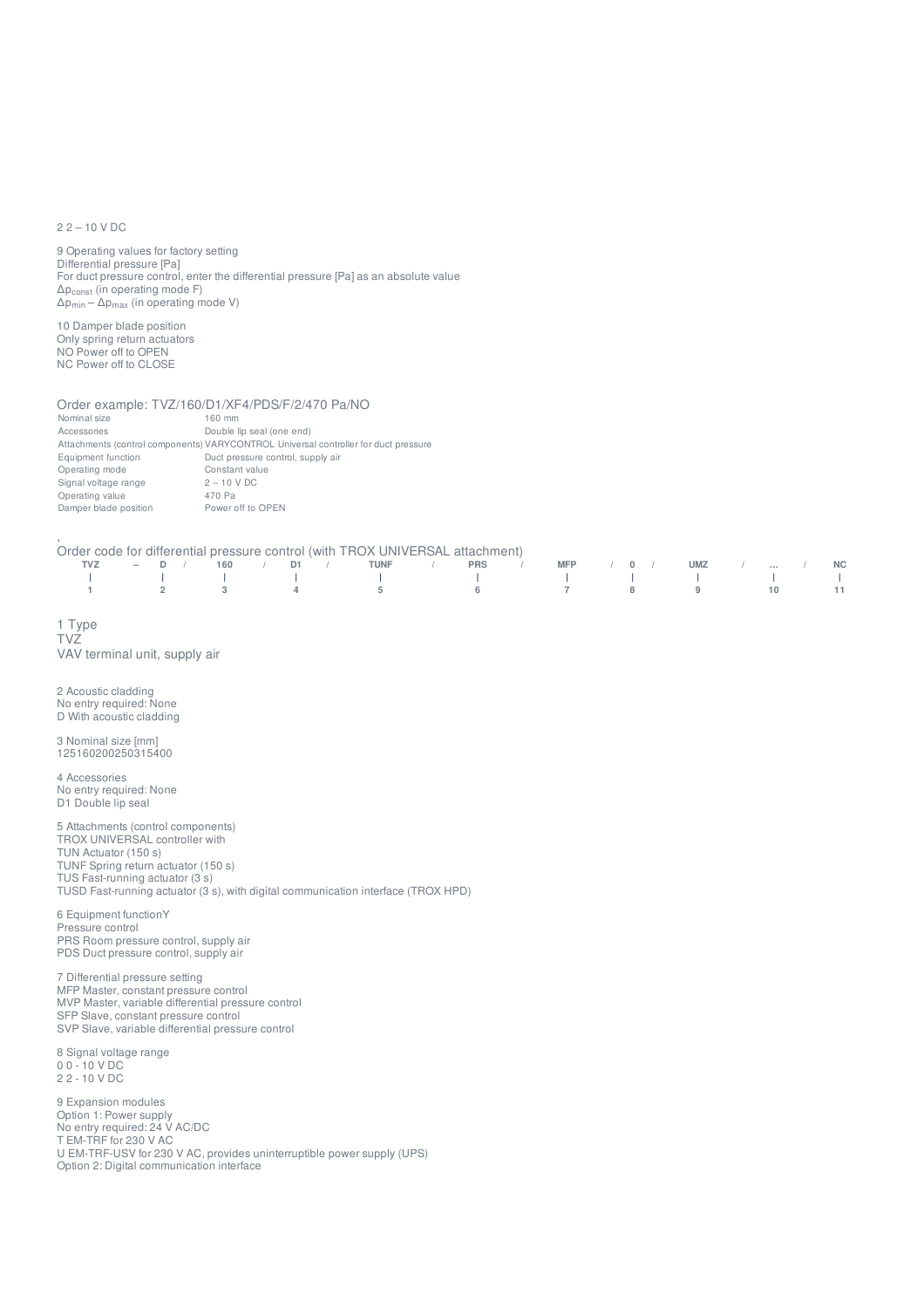No entry required: None B EM-BAC-MOD-01 for BACnet MS/TP M EM-BAC-MOD-01 for Modbus RTU I EM-IP for BACnet/IP, Modbus/IP and web server R EM-IP with real time clock Option 3: Volume flow rate measurement No entry required: None V EM-V Volume flow rate measurement for differential pressure control Option 4: Automatic zero point correction No entry required: None Z EM-AUTOZERO solenoid valve (only with V)

10 Operating values for factory setting Pressure [Pa], volume flow rate [m3/h or l/s] Slave SVP Δp<sub>min</sub>: minimum differential pressure  $\Delta$ p $_{\rm max}$ : maximum differential pressure Slave SFP  $\Delta \mathsf{p}_{\mathsf{const}}$ : Constant differential pressure Master MFP and MVP like Slave, but additionally q<sub>vmin</sub>: minimum volume flow rate q<sub>vmax</sub>: maximum volume flow rate qvconst\_CLOSED: constant supply air qᵥ : constant extract air q<sub>⊻const\_Exhaust</sub>. constant extract air<br>q<sub>⊻Diff</sub>: Supply air/extract air difference Diff

11 Damper blade position Only spring return actuators NO Power off to OPEN NC Power off to CLOSE Useful additions Room control panel BE-LCD 40-character display The differential pressure transducer required for room or duct pressure control has to be ordered separately, e.g. PT-699 for room pressure control PT-699-DUCT for duct pressure control, including tube and pressure tap

Order example: TVZ/200/TUS/PRS/MVP/0/B/-10/-60/ 600/1250/ 0/ 0/-100

| Nominal size                  | $200$ mm                                                                                                                                                                                                                                                                                                                              |
|-------------------------------|---------------------------------------------------------------------------------------------------------------------------------------------------------------------------------------------------------------------------------------------------------------------------------------------------------------------------------------|
|                               | Attachments (control components) TROX UNIVERSAL controller, fast-running actuator (3 s)                                                                                                                                                                                                                                               |
| Equipment function            | Room pressure control, supply air                                                                                                                                                                                                                                                                                                     |
| Differential pressure setting | Master, variable differential pressure control                                                                                                                                                                                                                                                                                        |
| Signal voltage range          | $0 - 10$ V DC                                                                                                                                                                                                                                                                                                                         |
| Expansion modules             | with expansion module EM-BAC-MODBACnet MS/TP interface card                                                                                                                                                                                                                                                                           |
| Operating values              | $\Delta p_{min} = -10 \text{ Pa}, \Delta p_{max} = -60 \text{ Paq}\cdot \text{min} = 600 \text{ m}^3/\text{h}, q_{\text{vmax}} = 1250 \text{ m}^3/\text{h}, q_{\text{const}} \text{ Suow air} = 0 \text{ m}^3/\text{h}, q_{\text{const}} \text{ Extraction air} = 0 \text{ m}^3/\text{h}, q_{\text{tot}} = -100 \text{ m}^3/\text{h}$ |

Order code for room control (with EASYLAB attachment)

| TVZ – D / 160 / D1 / ELAB / S / RS / UMZ / LAB / |  |  |  |  |  |  |  |  |  |
|--------------------------------------------------|--|--|--|--|--|--|--|--|--|
|                                                  |  |  |  |  |  |  |  |  |  |
|                                                  |  |  |  |  |  |  |  |  |  |

1 Type TVZ VAV terminal unit, supply air 2 Acoustic cladding No entry required: None D With acoustic cladding

3 Nominal size [mm] 125160200250315400

4 Accessories No entry required: None D1 Double lip seal

5 Attachments (control components) ELAB EASYLAB controller TCU3

6 Actuators

,

S Fast-running actuator (3 s)

SD Fast-running actuator (3 s), with digital communication interface (TROX HPD)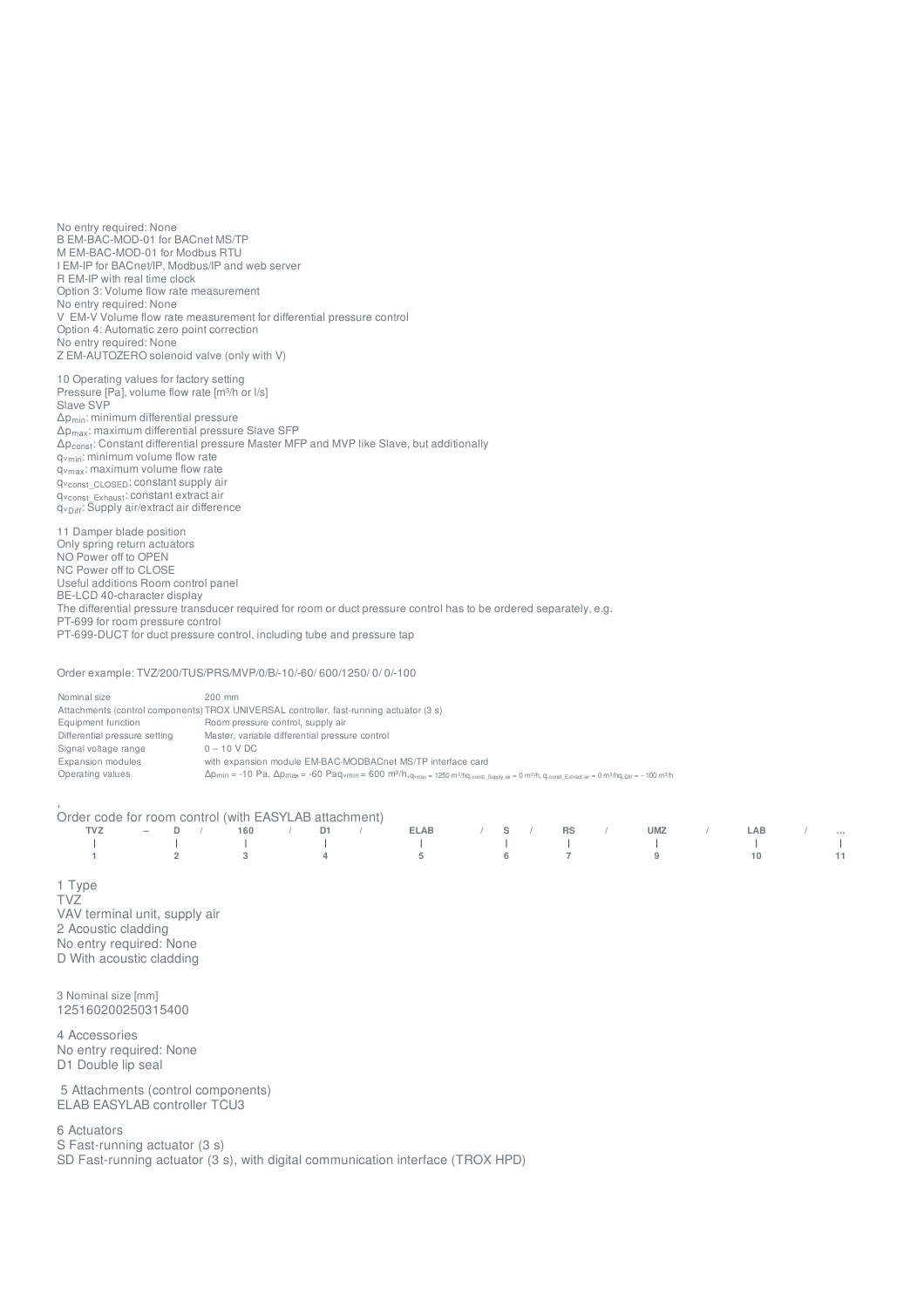7 Equipment function Room control RS Supply air control (Room Supply) PC Differential pressure control (Pressure Control)

9 Expansion modules Option 1: Power supply No entry required: 24 V AC/DC T EM-TRF for 230 V AC U EM-TRF-USV for 230 V AC, provides uninterruptible power supply (UPS) Option 2: Digital communication interface No entry required: None B EM-BAC-MOD-01 for BACnet MS/TP M EM-BAC-MOD-01 for Modbus RTU I EM-IP for BACnet/IP, Modbus/IP and web server R EM-IP with real time clock Option 3: Automatic zero point correction No entry required: None Z EM-AUTOZERO Solenoid valve for automatic zero point correction

10 Additional functions Without room management function LAB Extract air led system (laboratories) CLR Supply air led system (clean rooms) With room management function LAB-RMF Extract air led system CLR-RMF Supply air led system

11 Operating values for factory setting (only required when room management function is active) Volume flow rate [m³/h or l/s], pressure [Pa] Total extract air/supply air of room: q<sub>v1</sub>: Standard mode  $q_{v2}$ : reduced operation  $q<sub>v3</sub>$ : increased operation  $q_{v4}$ : constant supply air q<sub>v5</sub>: constant extract air q<sub>v6</sub>: Supply air/extract air difference  $\Delta p_{\rm Set}$ : Setpoint pressure (only with differential pressure control) Useful additions Room control panel (only for devices with RMF) BE-LCD 40-character display The differential pressure transducer required for room pressure control (equipment function) has to be ordered separately, e.g. PT-699 Measuring range ±50 Pa or ±100 Pa

PT-GB604 Measuring range ±100 Pa

|                     | Order example: TVZ/200/ELAB/SD/RS/CLR-RMF/3500/1000/5000/250/0/-150                                                                                                                                                 |
|---------------------|---------------------------------------------------------------------------------------------------------------------------------------------------------------------------------------------------------------------|
| Acoustic cladding   | without                                                                                                                                                                                                             |
| Nominal size        | $200$ mm                                                                                                                                                                                                            |
|                     | Attachments (control components) EASYLAB controller TCU3 with fast-running actuator (3 s)                                                                                                                           |
| Actuator            | Fast-running actuator (3 s), with digital communication interface                                                                                                                                                   |
| Equipment function  | Supply air control (Room Supply)                                                                                                                                                                                    |
| Additional function | Supply air led system with room management function                                                                                                                                                                 |
| Operating values    | $q_{V1}$ = 3500 m <sup>3</sup> /hg <sub>V2</sub> = 1000 m <sup>3</sup> /hg <sub>V3</sub> = 5000 m <sup>3</sup> /hg <sub>V4</sub> = 250 m <sup>3</sup> /hg <sub>V5</sub> = 0g <sub>V6</sub> = -150 m <sup>3</sup> /h |

#### Order code for single operation (with EASYLAB attachment)

|                                                                 |  |  |  |  | TVZ - D / 160 / D1 / ELAB / S / SC - E0 / UMZ / |  |  |  |  |  |
|-----------------------------------------------------------------|--|--|--|--|-------------------------------------------------|--|--|--|--|--|
|                                                                 |  |  |  |  |                                                 |  |  |  |  |  |
|                                                                 |  |  |  |  |                                                 |  |  |  |  |  |
|                                                                 |  |  |  |  |                                                 |  |  |  |  |  |
| the contract of the contract of the contract of the contract of |  |  |  |  |                                                 |  |  |  |  |  |

1 Type TVZ VAV terminal unit, supply air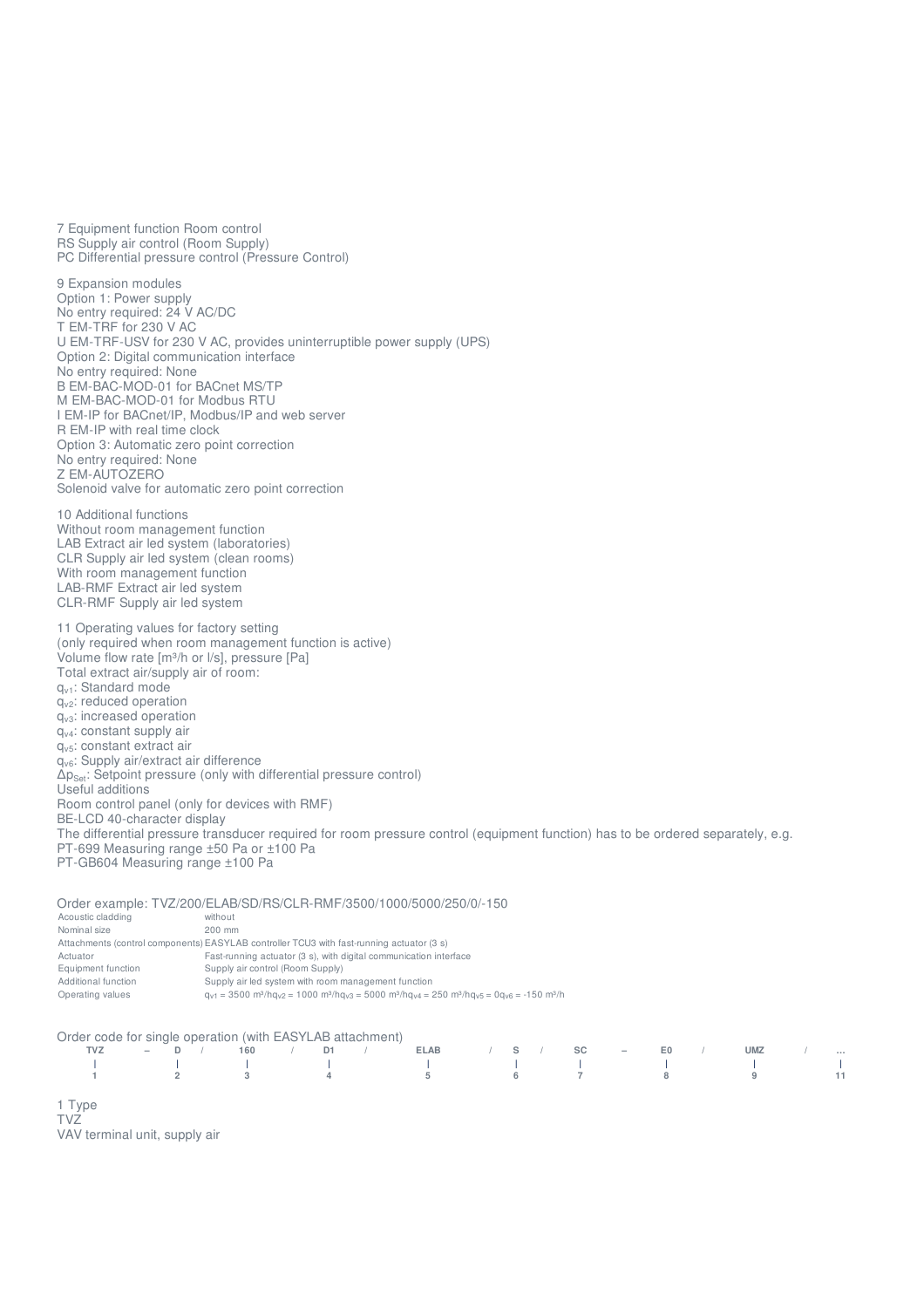2 Acoustic cladding No entry required: None D With acoustic cladding

3 Nominal size [mm] 125160200250315400

4 Accessories No entry required: None D1 Double lip seal

5 Attachments (control components) ELAB EASYLAB controller TCU3

6 Actuators S Fast-running actuator (3 s) SD Fast-running actuator (3 s), with digital communication interface (TROX HPD)

7 Equipment function Single operation SC Supply air controller

8 External volume flow rate setting E0 Voltage signal 0 – 10 V DC E2 Voltage signal 2 – 10 V DC 2P Switch contacts (provided by others) for 2 switching steps 3P Switch contacts (provided by others) for 3 switching steps F Volume flow rate constant value, without signalling

9 Expansion modules Option 1: Power supply No entry required: 24 V AC/DC T EM-TRF for 230 V AC U EM-TRF-USV for 230 V AC, provides uninterruptible power supply (UPS) Option 2: Digital communication interface No entry required: None B EM-BAC-MOD-01 for BACnet MS/TP M EM-BAC-MOD-01 for Modbus RTU I EM-IP for BACnet/IP, Modbus/IP and web server R EM-IP with real time clock Option 3: Automatic zero point correction No entry required: None Z EM-AUTOZERO Solenoid valve for automatic zero point correction

11 Operating values for factory setting Volume flow rate [m³/h or l/s] Depending on external volume flow rate setting  $E0, E2: q<sub>vmin</sub>/q<sub>vmax</sub>$ 2P: q<sub>v1</sub>/q<sub>v2</sub> 3P: q<sub>v1</sub>/q<sub>v2</sub>/q<sub>v3</sub>  $F: q_{v1}$ 

Order example: TVZ/315/ELAB/S/SC/F/2800 m<sup>3</sup>/h<br>Nominal size 315 mm Nominal size Attachments (control components) EASYLAB controller TCU3 Actuator Fast-running actuator (3 s) Equipment function Supply air controller External volume flow rate setting Volume flow rate constant value Operating value  $q_{v1} = 2800$  m<sup>3</sup>/h

#### **Attachments**

Type [Easy](https://www.troxuk.co.uk/control-components/easy-a5e21faff862e7c8) Type [Compact,](https://www.troxuk.co.uk/control-components/compact-dynamic-fe3bd20028a955d0) dynamic Type [Compact,](https://www.troxuk.co.uk/control-components/compact-static-07fbde3a8a9ea4a5) static [Type](https://www.troxuk.co.uk/control-components/universal-dynamic-0467e2df917f46f6) Universal, dynamicType [Universal,](https://www.troxuk.co.uk/control-components/universal-static-55473b4e07842802) static [Type](https://www.troxuk.co.uk/controller/easylab-tcu3-98d25534db59c0ce) [EASYLAB](https://www.troxuk.co.uk/vvs-regelgeraete/tvj-4976ba910dadd03e?amp%253B_scrivito_workspace_id=n9d44d795e7e164a#__target_object_not_reachable) TCU3

**Additional products** [Type](https://www.troxuk.co.uk/secondary-silencers/ts-3dda3493d4be713d) TS [Type](https://www.troxuk.co.uk/variable-volumenstromregelung/regelkomponente-varycontrol-%25E2%2580%2593-easy-80e8ff6ded83e1e7) [WT](https://www.troxuk.co.uk/waermeuebertragung/wt-7ee125f38085c6a6)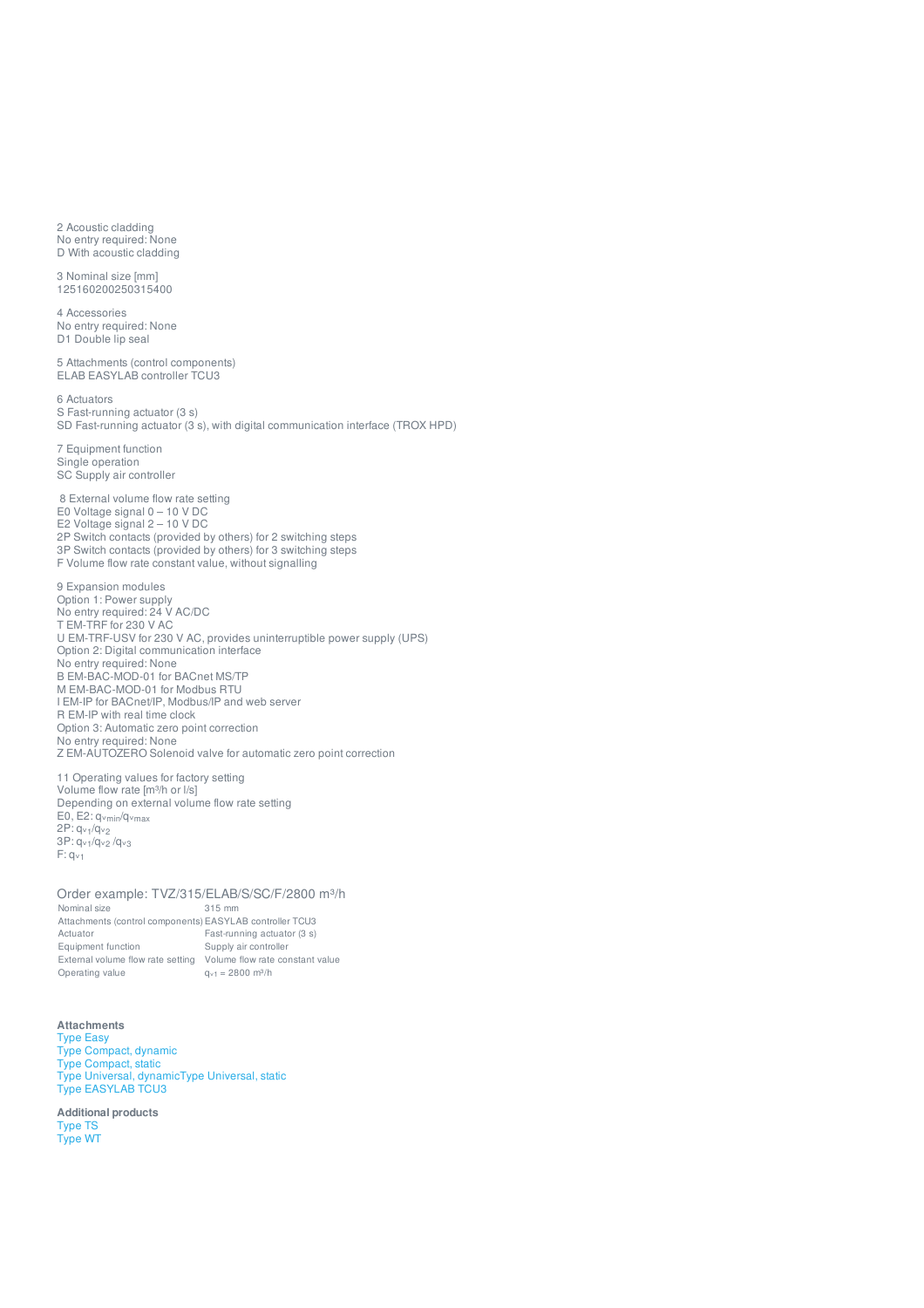

## VAV terminal unit, variant TVZ



VAV terminal unit for variable supply air volume flow control

## VAV terminal unit with acoustic cladding (TVZ-D)



- VAV terminal unit with acoustic cladding for variable supply air volume flow control
- For rooms where the case-radiated noise of the unit is not sufficiently reduced by a false ceiling
- The circular ducts for the room under consideration must have adequate acoustic insulation (provided by others) on the fan end
- Ideally, the ducts on the room side should also be insulated (by others)
- Acoustic cladding cannot be retrofitted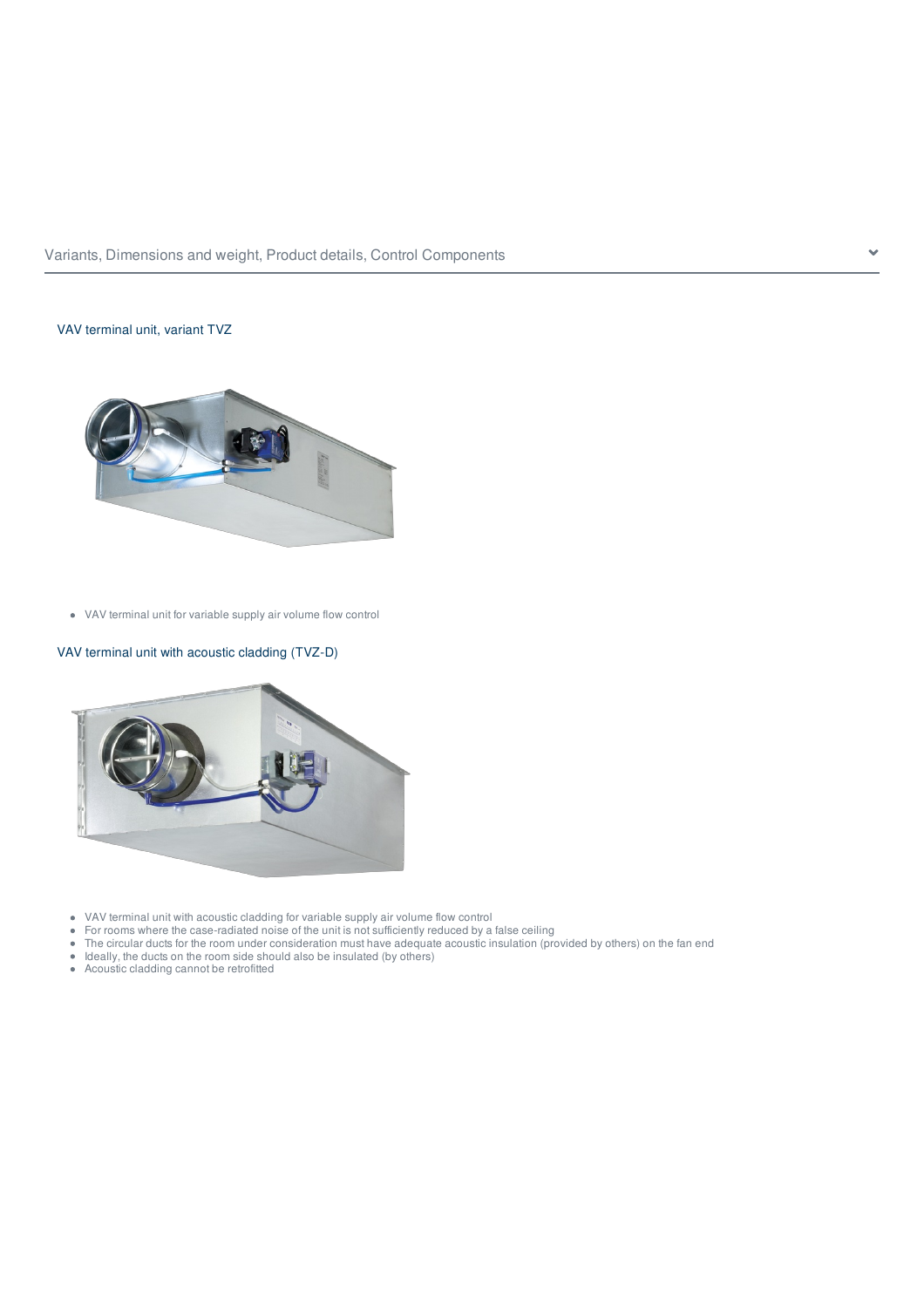| NG 7 |  | $B$ H $L$ $OD$ A $B_1$ $B_3$ $H_1$ $H_3$ W $kq$   |  |  |  |    |
|------|--|---------------------------------------------------|--|--|--|----|
|      |  | 125 198 152 1185 124 150 232 300 186 236 115 21   |  |  |  |    |
|      |  | 160 308 152 1235 159 200 342 410 186 236 115      |  |  |  | 25 |
|      |  | 200 458 210 1520 199 200 492 560 244 281 115 33   |  |  |  |    |
|      |  | 250 598 201 1690 249 250 632 700 235 311 215 55   |  |  |  |    |
|      |  | 315 798 252 1690 314 250 832 900 286 361 215 73   |  |  |  |    |
|      |  | 400 898 354 2070 399 250 932 1000 388 446 215 118 |  |  |  |    |

## **Dimensions/weights of TVZ-D**

|  | $B$ $H$ $L$ $OD$ $A$ $B_1$ $B_3$ $H_1$ $H_3$ $W$  |  |  |  |  |
|--|---------------------------------------------------|--|--|--|--|
|  | 125 198 152 1185 124 110 232 380 186 316 155      |  |  |  |  |
|  | 160 308 152 1235 159 160 342 490 186 316 155 50   |  |  |  |  |
|  | 200 458 210 1520 199 160 492 640 244 361 155 63   |  |  |  |  |
|  | 250 598 201 1690 249 210 632 780 235 391 255 95   |  |  |  |  |
|  | 315 798 252 1690 314 210 832 980 286 441 255 133  |  |  |  |  |
|  | 400 898 354 2070 399 210 932 1080 388 526 255 193 |  |  |  |  |
|  |                                                   |  |  |  |  |

VAV terminal unit without acoustic cladding (TVZ)



## VAV terminal unit with acoustic cladding (TVZ-D)





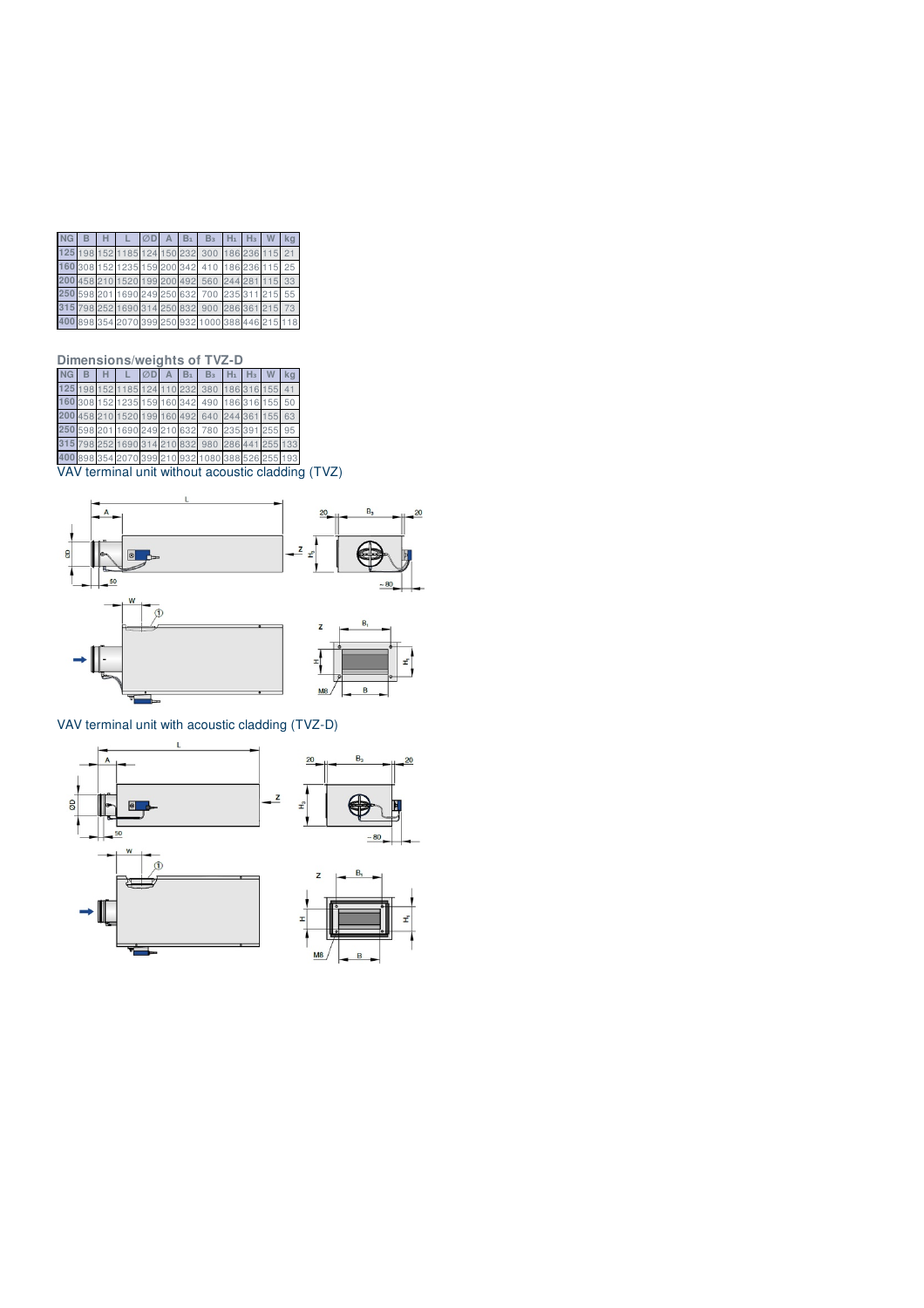#### Installation and commissioning

- Any installation orientation (except units with static effective pressure transducer)
- Return edges of the casing with drilled holes suitable for M10 threaded rods
- TVZ-D: For constructions with acoustic cladding, ducts on the room side should have cladding up to the acoustic cladding of the controller

#### Upstream conditions

The volume flow rate accuracy  $\Delta_{\rm qv}$  applies to straight upstream section of the duct. Bends, junctions or a narrowing or widening of the duct cause turbulence that may affect measurement. Duct connections, e.g. branches off the main duct, must comply with EN 1505. Some installation situations require straight duct sections upstream.

## Bend



A bend with a centre line curvature radius of at least 1D – without an additional straight duct section upstream of the VAV terminal unit – has only a negligible effect on the volume flow rate accuracy.

#### Junction



A junction causes strong turbulence. The stated volume flow rate accuracy  $\Delta_{\rm qv}$  can only be achieved with a straight duct section of at least 5D upstream.

#### VARYCONTROL control components

|                 | <b>Attachment Controlled variable</b> | Interface                          | Pressure transducer         | Actuator     | <b>Manufacturer</b> |
|-----------------|---------------------------------------|------------------------------------|-----------------------------|--------------|---------------------|
|                 |                                       |                                    |                             |              |                     |
| qv<br>Easy      |                                       | $0 - 10 V$                         | integral                    | slow-running | $\circled{1}$       |
|                 |                                       |                                    |                             | integral     |                     |
|                 |                                       |                                    | Compact controller, dynamic |              |                     |
| BC <sub>0</sub> | qv                                    | $0 - 10$ V or $2 - 10$ V or MP bus | integral                    | slow-running | (2)                 |
|                 |                                       | interface                          |                             | integral     |                     |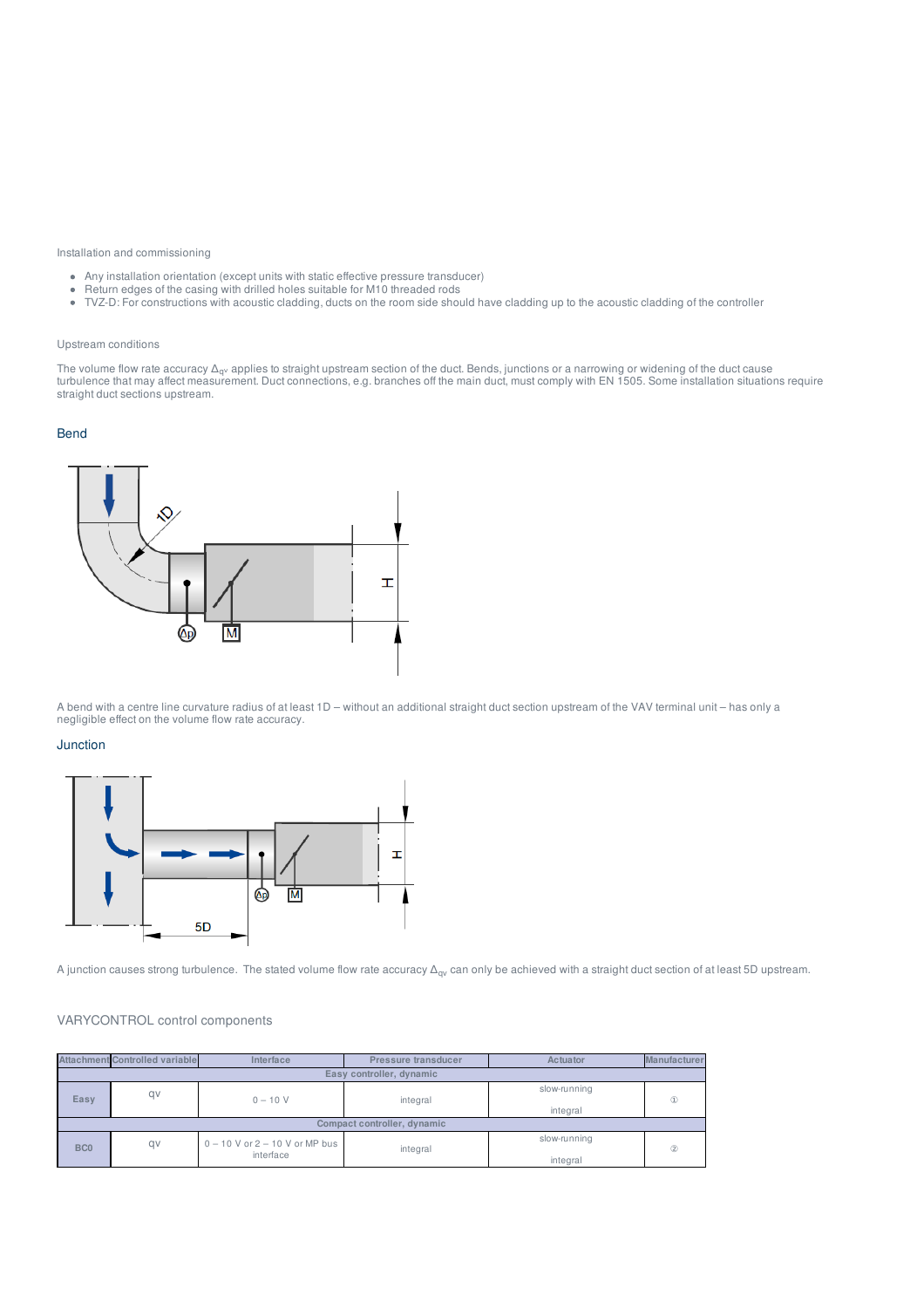|                   | <b>Attachment Controlled variable</b> | Interface                                                         | Pressure transducer                               | Actuator                           | Manufacturer   |
|-------------------|---------------------------------------|-------------------------------------------------------------------|---------------------------------------------------|------------------------------------|----------------|
| <b>BLO</b> **     | qv                                    | LonWorks FTT 10 interface                                         | integral                                          | slow-running<br>integral           | $\circled{2}$  |
| BM <sub>0</sub>   | qv                                    | Modbus RTU/BACnet<br>MS/TP                                        | integral                                          | slow-running<br>integral           | $^{\circ}$     |
| <b>BM0-J6</b>     | qv                                    | Modbus RTU/BACnet<br>MS/TP with RJ12 socket (for<br>X-AIRCONTROL) | integral                                          | slow-running<br>integral           | $\circled{2}$  |
| LK <sub>0</sub>   | qv                                    | <b>KNX</b> interface                                              | integral                                          | slow-running<br>integral           | $\circledS$    |
| LN <sub>0</sub>   | qv                                    | $0 - 10$ V or $2 - 10$ V                                          | integral                                          | slow-running<br>integral           | $\circledS$    |
| XB <sub>0</sub>   | qv                                    | $0 - 10$ V or $2 - 10$ V                                          | integral                                          | slow-running<br>integral           | $\circledcirc$ |
|                   |                                       |                                                                   | Compact controller, static                        |                                    |                |
| XD <sub>0</sub>   | qv                                    | $0 - 10$ V or $2 - 10$ V                                          | integral                                          | slow-running<br>integral           | $\circledcirc$ |
| XF <sub>0</sub>   | $\Delta p$                            | $0 - 10$ V or $2 - 10$ V                                          | integral, control range adjustable<br>25 - 550 Pa | slow-running<br>integral           | $\circledcirc$ |
|                   |                                       |                                                                   | Universal controller, dynamic                     |                                    |                |
| B <sub>13</sub> * | qv                                    | $0 - 10$ V or $2 - 10$ V                                          | integral                                          | slow-running<br>separate           | $\circled{2}$  |
| <b>B1B</b> *      | qv                                    | $0 - 10$ V or $2 - 10$ V                                          | integral                                          | spring return actuator<br>separate | $^{\circ}$     |
| <b>BUDN</b>       | qv                                    | 0 - 10 V or 2 - 10 V or MP bus or<br>Modbus RTU or BACnet MS/TP   | integral                                          | slow-running<br>separate           | $\circled{2}$  |
| <b>BUDNF</b>      | qv                                    | 0 - 10 V or 2 - 10 V or MP bus or<br>Modbus RTU or BACnet MS/TP   | integral                                          | spring return actuator<br>separate | $^{\circ}$     |
| XB4               | qv                                    | $0 - 10$ V or $2 - 10$ V                                          | integral                                          | spring return actuator<br>separate | $\circledcirc$ |
|                   |                                       |                                                                   | VARYCONTROL Universal controller, static          |                                    |                |
| <b>BB3</b> *      | qv                                    | $2 - 10 V$                                                        | individual component                              | slow-running<br>separate           | $\circled{2}$  |
| BBB <sup>*</sup>  | qv                                    | $2 - 10 V$                                                        | individual component                              | spring return actuator<br>separate | $^{\circ}$     |
| <b>BG3</b> *      | $\Delta p$                            | $2 - 10 V$                                                        | individual component<br>100 Pa                    | slow-running<br>separate           | $^\circledR$   |
| BGB <sup>*</sup>  | $\Delta p$                            | $2 - 10 V$                                                        | individual component<br>100 Pa                    | spring return actuator<br>separate | $^\circledR$   |
| <b>BH3</b> *      | $\Delta p$                            | $2 - 10 V$                                                        | individual component<br>600 Pa                    | slow-running<br>separate           | $\circled{2}$  |
| BHB <sup>*</sup>  | $\Delta p$                            | $2 - 10 V$                                                        | individual component<br>600 Pa                    | spring return actuator<br>separate | $^{\circledR}$ |
| <b>BP3</b> *      | qv                                    | $0 - 10$ V or $2 - 10$ V or MP bus<br>interface                   | individual component                              | slow-running<br>separate           | $^\circledR$   |
| BPB *             | qv                                    | $0 - 10$ V or $2 - 10$ V or MP bus<br>interface                   | individual component                              | spring return actuator<br>separate | $^\circledR$   |
| BPG <sup>*</sup>  | qv                                    | $0 - 10$ V or $2 - 10$ V or MP bus<br>interface                   | individual component                              | fast-running<br>separate           | $^\circledR$   |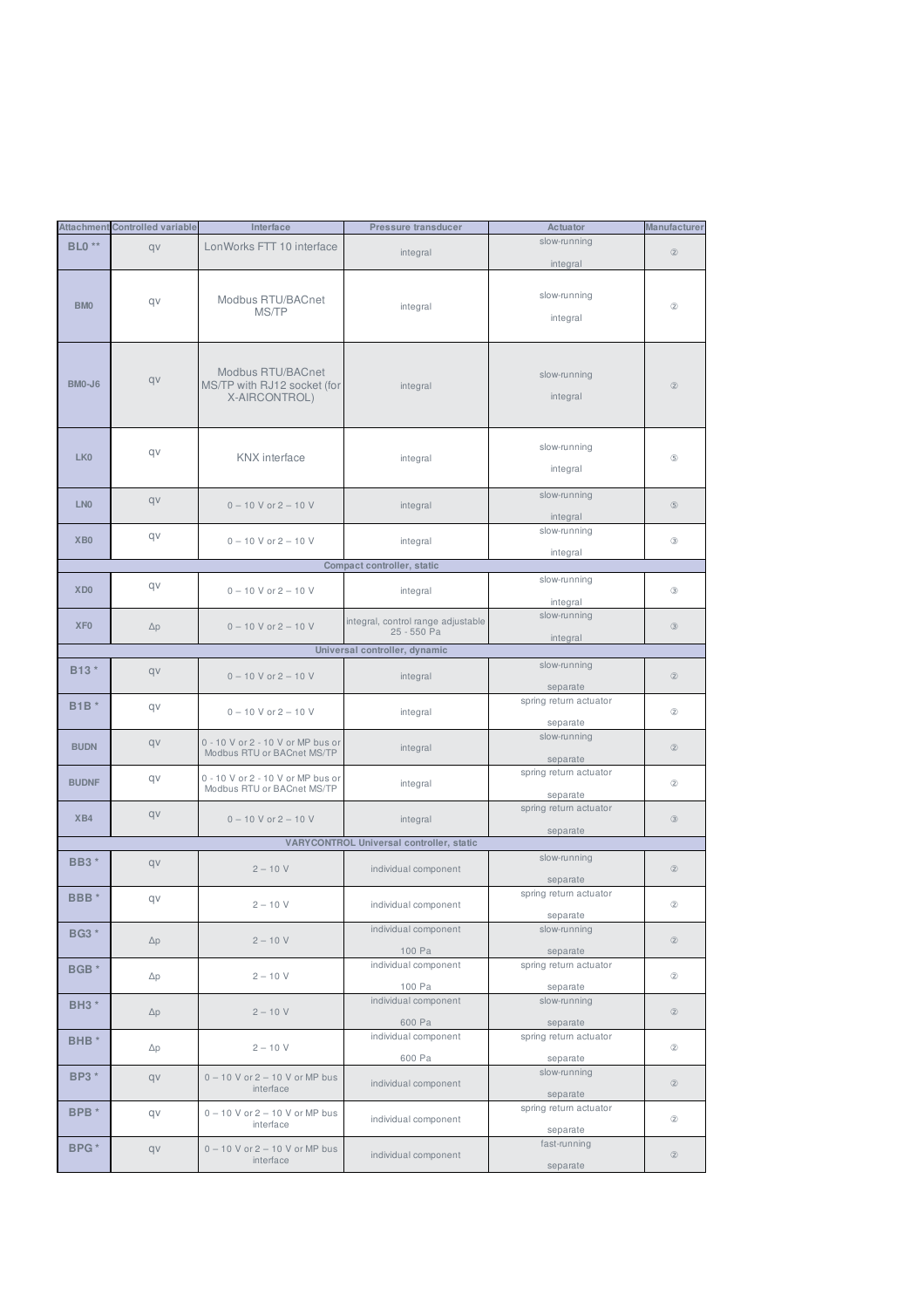|                         | <b>Attachment Controlled variable</b> | Interface                                                       | Pressure transducer                                               | Actuator                             | <b>Manufacturer</b> |
|-------------------------|---------------------------------------|-----------------------------------------------------------------|-------------------------------------------------------------------|--------------------------------------|---------------------|
| <b>BR3</b> *            | $\Delta p$                            | $0 - 10$ V or $2 - 10$ V or MP bus<br>interface                 | individual component                                              | slow-running                         | (2)                 |
| BRB <sup>*</sup>        | $\Delta p$                            | $0 - 10$ V or $2 - 10$ V or MP bus<br>interface                 | 100 Pa<br>individual component                                    | separate<br>spring return actuator   | (2)                 |
| BRG <sup>*</sup>        | $\Delta p$                            | $0 - 10$ V or $2 - 10$ V or MP bus<br>interface                 | 100 Pa<br>individual component                                    | separate<br>fast-running             | (2)                 |
| <b>BS3</b> *            | $\Delta p$                            | $0 - 10$ V or $2 - 10$ V or MP bus<br>interface                 | 100 Pa<br>individual component<br>600 Pa                          | separate<br>slow-running<br>separate | (2)                 |
| <b>BSB</b> <sup>*</sup> | $\Delta p$                            | $0 - 10$ V or $2 - 10$ V or MP bus<br>interface                 | individual component<br>600 Pa                                    | spring return actuator<br>separate   | (2)                 |
| <b>BSG*</b>             | $\Delta p$                            | $0 - 10$ V or $2 - 10$ V or MP bus<br>interface                 | individual component<br>600 Pa                                    | fast-running<br>separate             | (2)                 |
| <b>BUPN</b>             | $\Delta p$                            | 0 - 10 V or 2 - 10 V or MP bus or<br>Modbus RTU or BACnet MS/TP | integral<br>Control range adjustable 25 -<br>450 Pa               | slow-running<br>separate             | (2)                 |
| <b>BUPNF</b>            | $\Delta p$                            | 0 - 10 V or 2 - 10 V or MP bus or<br>Modbus RTU or BACnet MS/TP | integral<br>Control range adjustable 25 -<br>450 Pa               | spring return actuator<br>separate   | (2)                 |
| <b>BURN</b>             | $\Delta p$                            | 0 - 10 V or 2 - 10 V or MP bus or<br>Modbus RTU or BACnet MS/TP | integral<br>Control range adjustable -50  -<br>10 Pa or 10  50 Pa | slow-running<br>separate             | (2)                 |
| <b>BURNF</b>            | $\Delta p$                            | 0 - 10 V or 2 - 10 V or MP bus or<br>Modbus RTU or BACnet MS/TP | integral<br>Control range adjustable -50  -<br>10 Pa or 10  50 Pa | spring return actuator<br>separate   | (2)                 |
| <b>BUSN</b>             | av                                    | 0 - 10 V or 2 - 10 V or MP bus or<br>Modbus RTU or BACnet MS/TP | integral                                                          | slow-running<br>separate             | (2)                 |
| <b>BUSNF</b>            | qv                                    | 0 - 10 V or 2 - 10 V or MP bus or<br>Modbus RTU or BACnet MS/TP | integral                                                          | spring return actuator<br>separate   | (2)                 |
| <b>BUSS</b>             | av                                    | 0 - 10 V or 2 - 10 V or MP bus or<br>Modbus RTU or BACnet MS/TP | integral                                                          | fast-running<br>separate             | (2)                 |
| X <sub>D4</sub>         | qv                                    | $0 - 10$ V or $2 - 10$ V                                        | integral                                                          | spring return actuator<br>separate   | $\circled{3}$       |
| XF4                     | $\Delta p$                            | $0 - 10$ V or $2 - 10$ V                                        | integral, control range adjustable<br>25 - 550 Pa                 | spring return actuator<br>separate   | $\circled{3}$       |

\* Control component has been discontinued

\*\* Control component to be discontinued - do not include in new projects

q<sub>v</sub> Volume flow rate v

Δ<sub>p</sub> Differential pressure p

① TROX, ② TROX/Belimo, ③ TROX/Gruner, ⑤ Siemens

TROX UNIVERSAL control components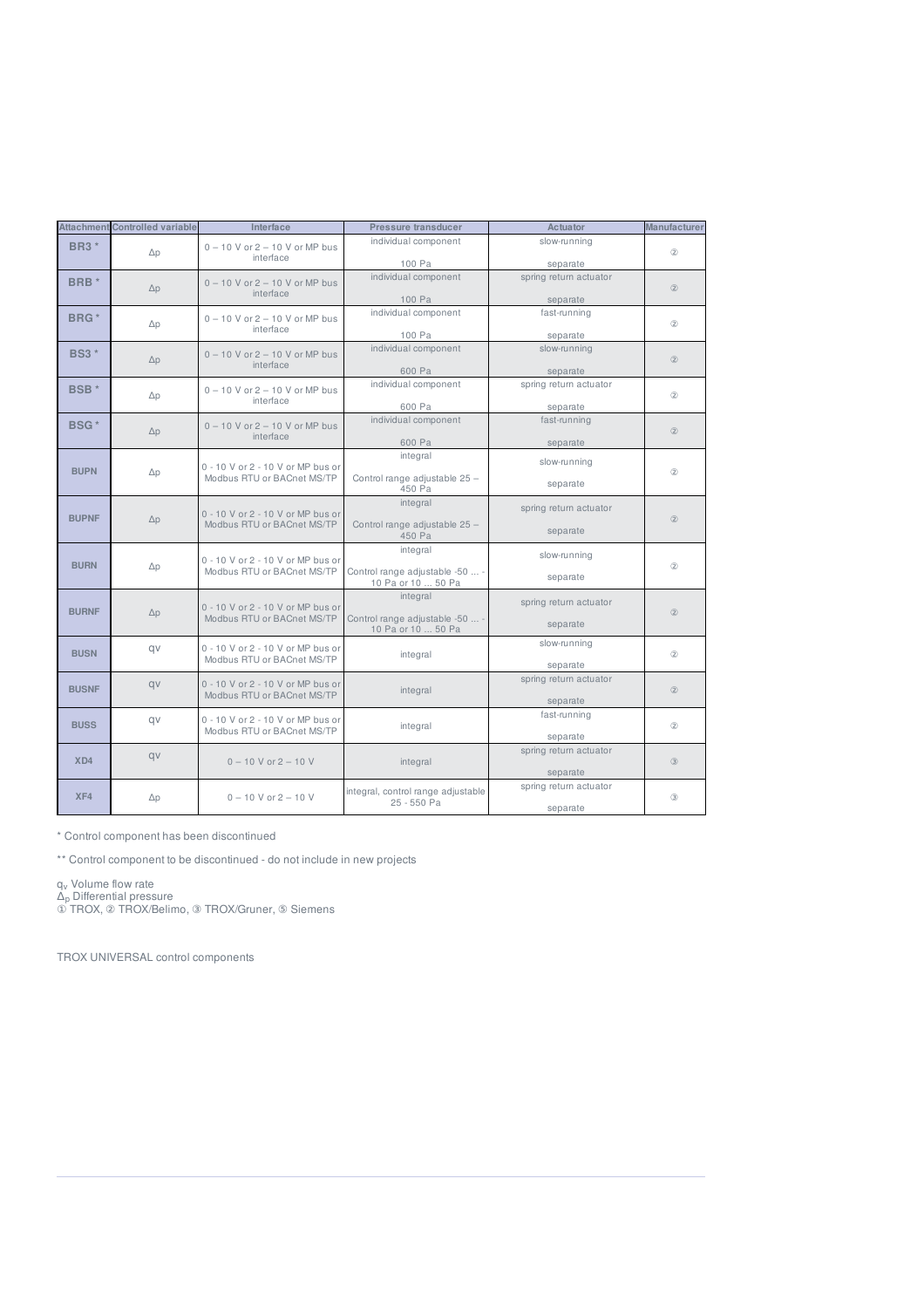|             | <b>Attachment Controlled variable</b> | Interface                                                                                                                            | Pressure transducer                             | <b>Actuator</b>                                                              | <b>Manufacture</b> |
|-------------|---------------------------------------|--------------------------------------------------------------------------------------------------------------------------------------|-------------------------------------------------|------------------------------------------------------------------------------|--------------------|
|             |                                       |                                                                                                                                      | <b>VARYCONTROL Universal controller, static</b> |                                                                              |                    |
| <b>TUN</b>  | $qv, \Delta p$                        | TROX Plug&Play<br>communication system and<br>0 - 10 V or 2 - 10 V or with<br>optional accessories:<br>Modbus, BACnet, web<br>server | $qv = integral$<br>$\Delta p =$ separate        | slow-running<br>separate                                                     | $\circled{1}$      |
| <b>TUNF</b> | $qv, \Delta p$                        | TROX Plug&Play<br>communication system and<br>0 - 10 V or 2 - 10 V or with<br>optional accessories:<br>Modbus, BACnet, web<br>server | $qv = integral$<br>$\Delta p =$ separate        | spring return actuator<br>separate                                           | $\circled{1}$      |
| <b>TUS</b>  | $qv, \Delta p$                        | TROX Plug&Play<br>communication system and<br>0 - 10 V or 2 - 10 V or with<br>optional accessories:<br>Modbus, BACnet, web<br>server | $qv = integral$<br>$\Delta p =$ separate        | fast-running<br>separate                                                     | $\circled{1}$      |
| <b>TUSD</b> | $qv, \Delta p$                        | TROX Plug&Play<br>communication system and<br>0 - 10 V or 2 - 10 V or with<br>optional accessories:<br>Modbus, BACnet, web<br>server | $qv = integral$<br>$\Delta p =$ separate        | fast-running with digital<br>communication interface<br>(TROX HPD), separate | $\circled{1}$      |

q<sub>v</sub> Volume flow rate v

 $\Delta_\mathrm{p}$  Differential pressure p

① TROX

LABCONTROL EASYLAB control components

|             | <b>Attachment Controlled variable</b> | Interface                                                                                                                                | Pressure transducer                      | Actuator                                                                                                     | Manufacturer  |
|-------------|---------------------------------------|------------------------------------------------------------------------------------------------------------------------------------------|------------------------------------------|--------------------------------------------------------------------------------------------------------------|---------------|
|             |                                       |                                                                                                                                          | <b>EASYLAB</b>                           |                                                                                                              |               |
| <b>ELAB</b> | $qv, \Delta p^*$                      | TROX plug and play<br>communication system and<br>0 - 10 V or 2 - 10 V or with<br>optional accessories:<br>Modbus, BACnet, web<br>server | $qv = integral$<br>$\Delta p =$ separate | fast-running, separate<br>or<br>fast-running with digital<br>communication interface<br>(TROX HPD), separate | $\circled{3}$ |

① TROX

\* The controlled variable depends on the type of VAV terminal unit

- TVR, TVRK: Fume cupboard, room supply air, room extract air, room pressure, single controller
- TVLK: Fume cupboard, single controller
- TVJ, TVT: Room supply air, room extract air, room pressure, single controller
- TVZ, TZ-Silenzio: Room supply air, room pressure, single controller
- TVA, TA-Silenzio: Room extract air, room pressure, single controller

Flange detail, Dimensions and weight with the state of the state of the state of the state of the state of the state of the state of the state of the state of the state of the state of the state of the state of the state o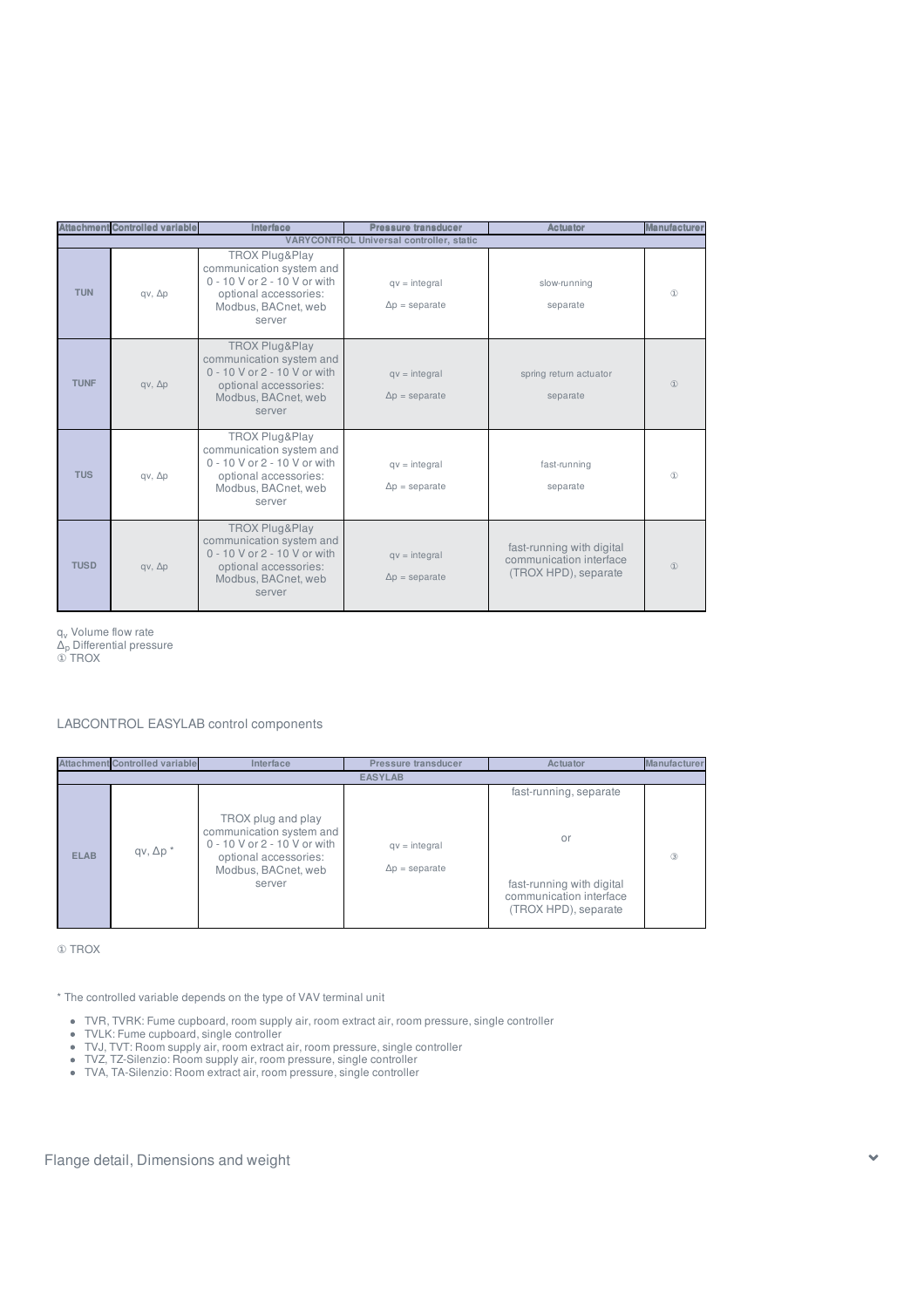## Flange detail



1 Compressible seal, to be provided by others

2 Flanges on both ends indented by approx. 12 mm

3 Flange

4 Duct 5 VAV terminal unit

Space required for commissioning and maintenance

Sufficient space must be kept clear near any attachments to allow for commissioning and maintenance. It may be necessary to provide sufficiently sized inspection access openings.

Space required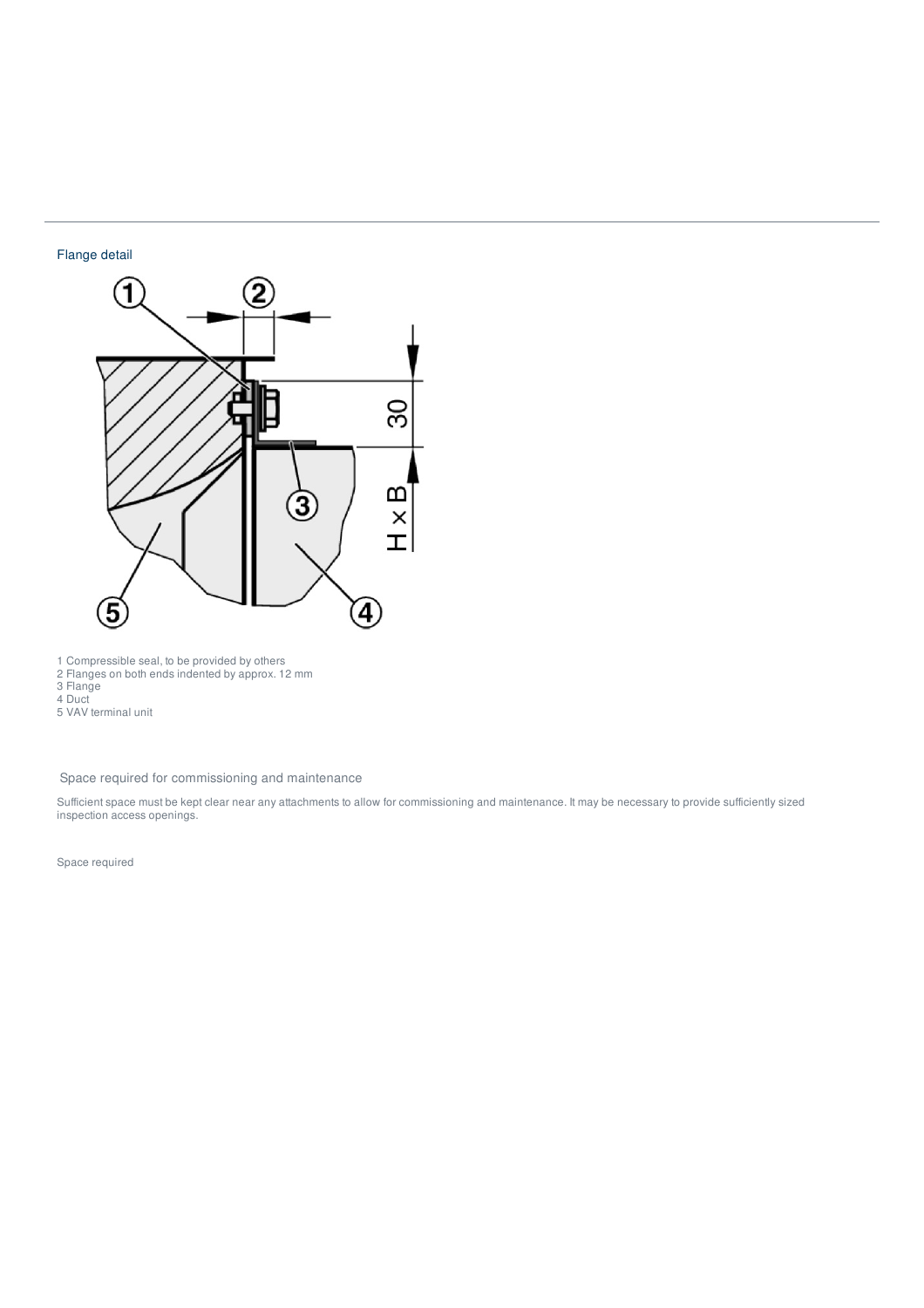| <b>Attachment</b>                                                                                                                                                                                                | $\circled{1}$ | $\circledcirc$ | $\circ$     |
|------------------------------------------------------------------------------------------------------------------------------------------------------------------------------------------------------------------|---------------|----------------|-------------|
| VARYCONTROL                                                                                                                                                                                                      |               |                |             |
| Easy controller: Easy                                                                                                                                                                                            |               |                | 400 300 300 |
| Compact controller: BC0, BL0 *, BM0, BM0-J6, LN0, LK0, XB0, XD0, XF0                                                                                                                                             |               |                | 400 300 300 |
| Universal controller: B13 *, B1B *, BB3 *, BBB *, BG3 *, BGB *, BH3 *, BHB *, BP3 *, BPB *, BPG *, BR3 *, BRG *, BR3 *, BSB *,<br>BSG *, BUDN, BUDNF, BUSN, BUSNF, BUSS, BUPN, BUPNF, BURN, BURNF, XB4, XD4, XF4 |               |                | 700 300 300 |
| <b>TROX UNIVERSAL</b>                                                                                                                                                                                            |               |                |             |
| <b>TROX UNIVERSAL: TUN, TUS, TUSD</b>                                                                                                                                                                            |               |                | 900 350 400 |
| <b>LABCONTROL</b>                                                                                                                                                                                                |               |                |             |
| <b>EASYLAB: ELAB</b>                                                                                                                                                                                             |               |                | 900 350 400 |

\* Control component has been discontinued

\*\* Control component to be discontinued - do not include in new projects

Space required for inspection access

| Attachment                   | Œ | $\sigma$ |  |
|------------------------------|---|----------|--|
| nspection access 400 300 300 |   |          |  |

Access to attachments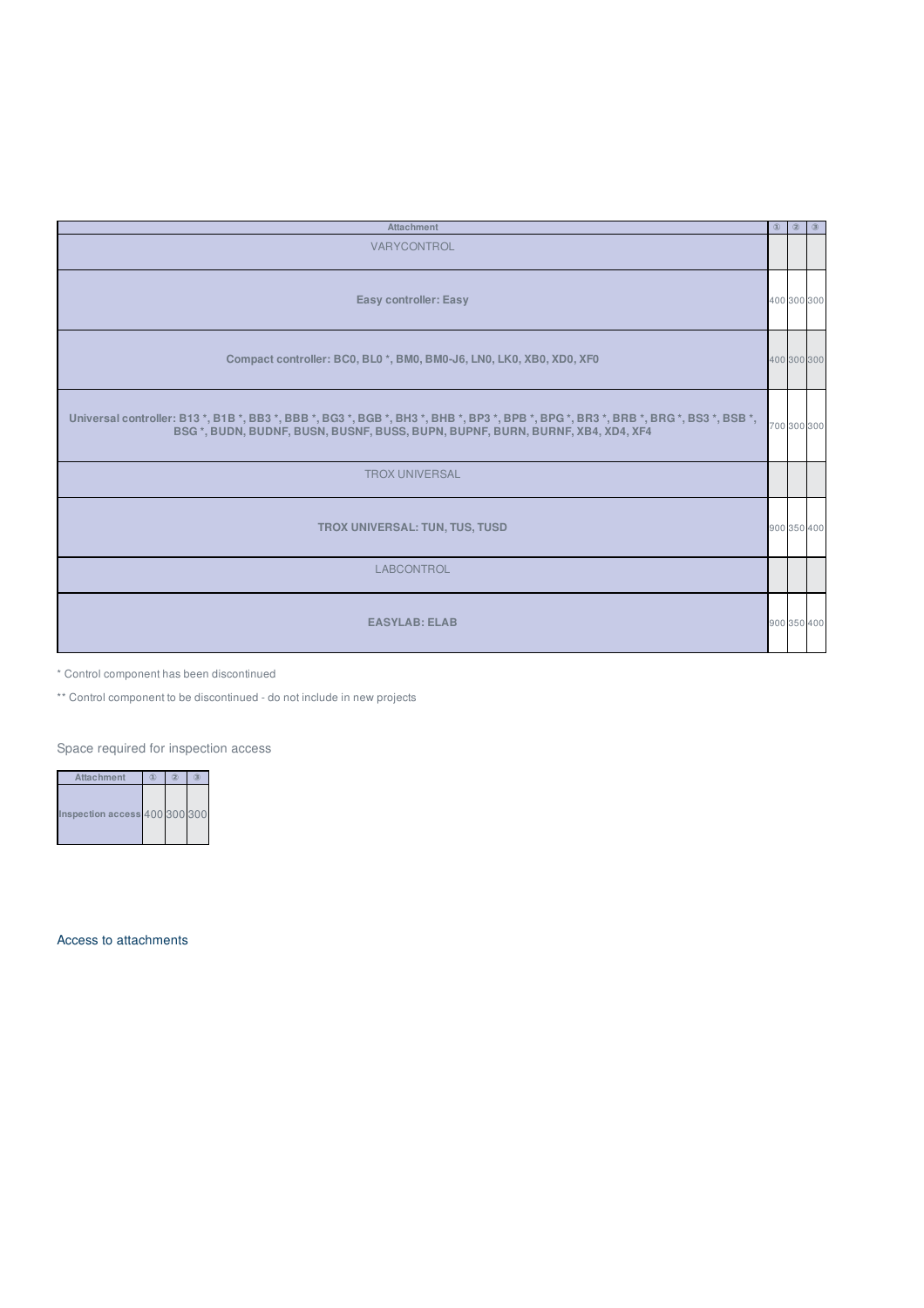



Schematic illustration of required installation space

## Product examples



## BC0, BUDNF, XD4, TUN

Inspection access



Schematic illustration of required installation space

Accessibility to the battery pack